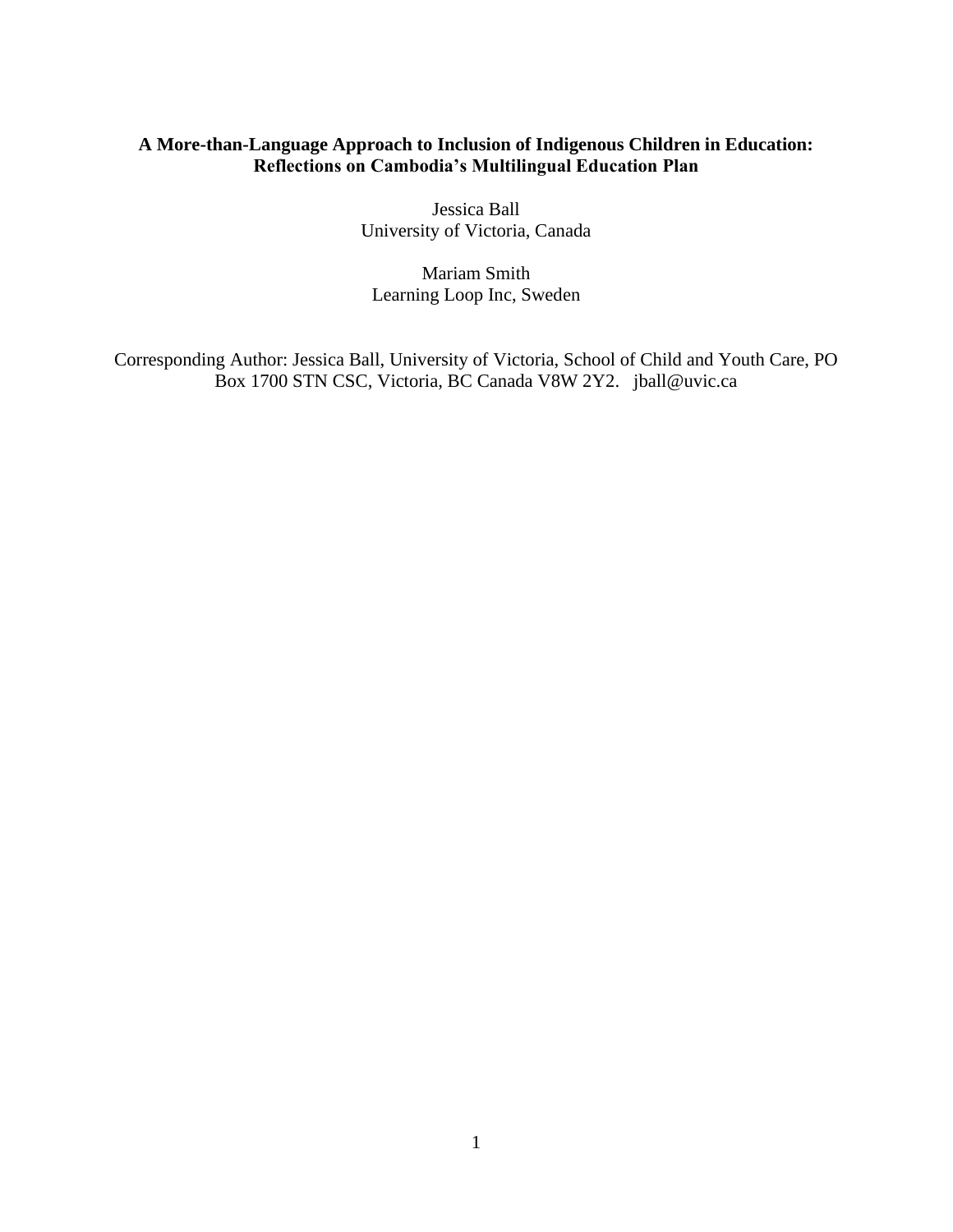# **A More-than-Language Approach to Inclusion of Indigenous Children in Education: Reflections on Cambodia's Multilingual Education Plan**

# ABSTRACT

This article explores the potential of multilingual education (MLE) to support inclusion of Indigenous children in meaningful education. It examines a 2014 initiative by the Royal Government of Cambodia, whose Multilingual Education National Action Plan (MENAP) and subsequent Multilingual Education Action Plan (MEAP) enable Indigenous children to start preschool and primary school using one of five Indigenous languages as the initial medium of instruction. Using an early-exit bilingual model, children transition to the dominant Khmer language and national curriculum in Primary 4. The article identifies and interrogates the assumptions, orientation, and goals that inspired the Cambodian government's support for MLE for Indigenous children through its two successive five-year plans. Observations and analysis draw on the authors' independent evaluation of the first five-year plan. The article reinforces an understanding of MLE in which the languages used in education are conceived as a means to transmit culturally diverse ways of knowing, doing, and being so that children become multilingual, multiliterate, and multicultural. This requires a more-than-language approach to MLE whereby nondominant language speakers partner with educators to generate culturally sustaining curriculum content, learning activities and teaching resources that immerse children in the knowledges, thinking, and skills of their own cultural community.

Keywords: Multilingual education, Cambodia, culturally sustaining pedagogy, multiliteracy, Indigenous children

### **INTRODUCTION**

Of 258 million children out of school<sup>1</sup> worldwide and 773 million adults who cannot read and write, most belong to nondominant linguistic, ethnic, religious or Indigenous communities (UIS 2019). Among these, Indigenous children—especially girls—are the most excluded from education (UNICEF 2014). Their exclusion starts before primary school, with monumental challenges associated with poverty and the steady erosion of their rights to traditional territories, community governance, and ways of life. Inadequate nutrition and stimulation in infancy and lack of access to preschool are prevalent. In primary school, they often cannot understand the language of instruction and are denied opportunities to learn culturally based knowledge and their home languages that embody and communicate this knowledge (Lee and McCarty 2015; UNDESA 2019). By failing to provide meaningful education for nondominant communities, states violate international laws, declarations, and conventions and contribute to culture and language loss, inequitable economic growth, and internal conflict (Skutnabb-Kangas 2012). Governments and aid donors have not fully awakened to the need to address inequities in education, specifically the needs of nondominant language communities (Minority Rights Group International 2009). Moreover, governments and development partners have not embraced an expanded view of inclusion that extends beyond enrolling marginalized children in mainstream classrooms. Nor have they responded substantially to the self-identified goals of nondominant language communities and afforded them a privileged place in implementing inclusive education initiatives such as multilingual education (MLE).

<sup>&</sup>lt;sup>1</sup> This includes 59 million children of primary school age.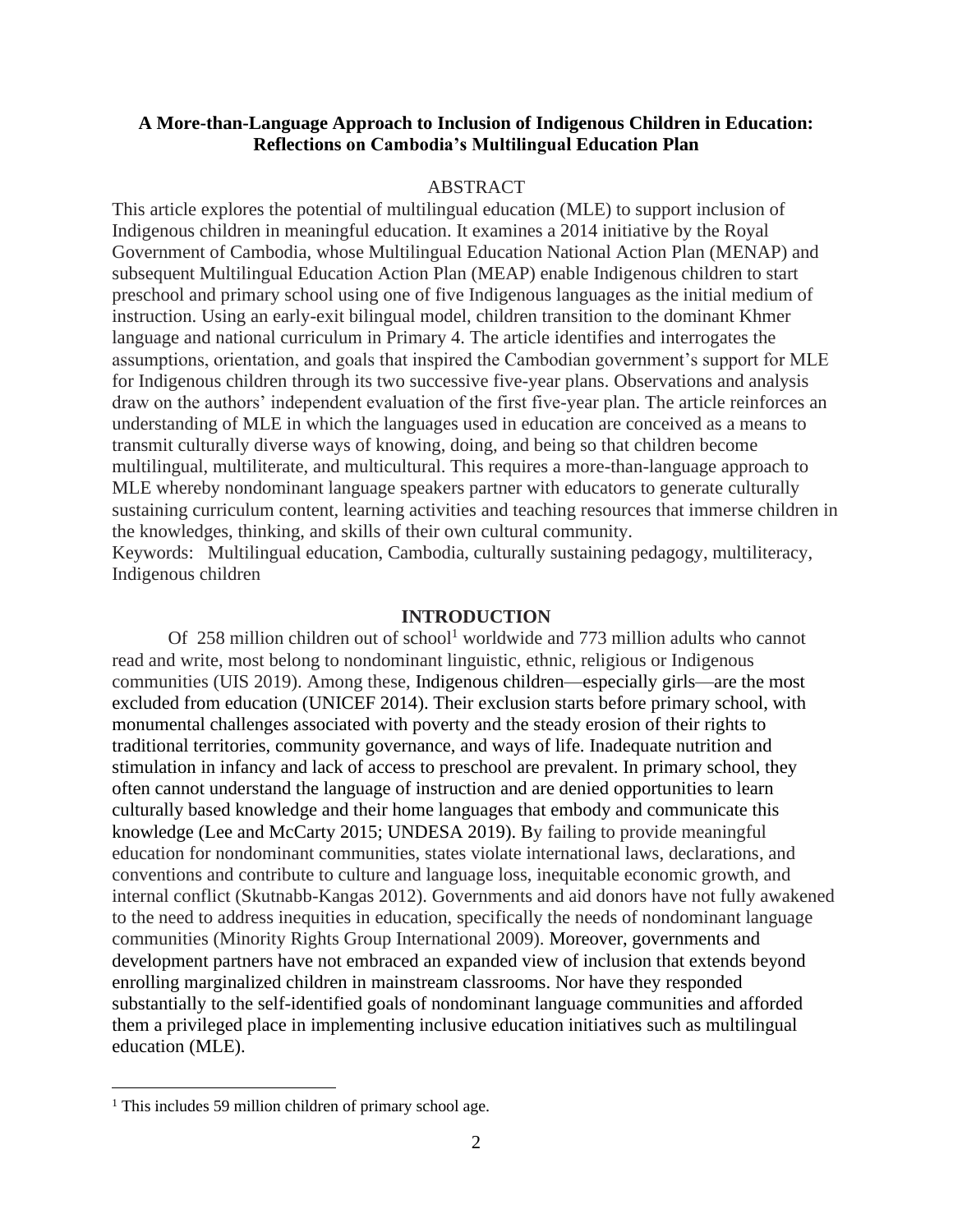MLE that starts with the home language can support Indigenous children's engagement in meaningful education. In MLE, children start preschool or Primary 1 in their first language (sometimes called mother tongue or home language). In the most effective models, they are gradually introduced to one or more additional languages while continuing to learn in their first language at least until they can read to learn (Cummins 2009). This article explores the potential of MLE by examining a 2014 initiative by the Royal Government of Cambodia, whose Multilingual Education National Action Plan (MENAP) and subsequent Multilingual Education Action Plan (MEAP) enable Indigenous children to start preschool and primary school using one of five Indigenous languages as the initial medium of instruction. Through a transitional earlyexit approach (Spolsky and Hult 2010), children transition to the dominant Khmer language<sup>2</sup> and the national curriculum in Primary 4. This article identifies and interrogates the assumptions, orientation, and goals that inspired the Cambodian government's support, beginning in 2015, for MLE for Indigenous children in the northeastern provinces where they are most populous. Our observations and analysis draw on our independent evaluation of the first five-year plan. The article reinforces the understanding held by some proponents of MLE that the languages used in education are a means to bring forward culturally diverse ways of knowing, doing, and being so that children become multilingual, multiliterate, and multicultural. This requires a more-thanlanguage approach to MLE whereby nondominant language speakers partner with educators to generate curriculum content, learning activities and resources that immerse children in the knowledges, thinking, and skills of their own cultural community.

### **CONTEXT**

Cambodia's population is young: of 16 million Cambodians in 2017, 31 percent were under 15 and 20 percent were between 15 and 24 (UNDESA 2017). Approximately 1.2 percent are Indigenous, belonging to an estimated 17 ethnic groups (Ethnologue n.d.). Most Indigenous people live in five northeastern provinces. While this highlands area is fairly remote, recent infrastructure development has led to massive internal migration, changes in market relations and traditional leadership, and loss of large areas of forest, a main source of livelihood for Indigenous people. Loss of natural resources and erosion of traditional ways of life have yielded high levels of poverty and the threat of extinction of the languages, cultures, and livelihoods of Indigenous families (Ironside 2008; Chea and Pen 2015).

Indigenous children in Cambodia have been significantly underserved by the national education system (Wright and Boun 2015). These children and their parents often feel a lack of cultural safety and relevance when entering schools where teachers are not members of their language and cultural community and there is no common language for reciprocal understanding. A similar situation is found in nearly every country globally and contributes significantly to high numbers of children who never enroll, are not supported to succeed in school, and drop out before completing primary school (Ball, 2011).

Building on path-finding demonstrations of MLE in Cambodian primary schools by the global nonprofit CARE (Kosonen 2013), the Royal Government of Cambodia launched the fiveyear MENAP in 2014 and subsequent five-year MEAP in 2019. The explicit goal is to increase Indigenous children's participation in "quality education." No definition of quality has been provided. The plans are being implemented in Mondulkiri, Ratanakiri, Kratie, Stung Treng, and Preah Vihear provinces in the country's northeast. They require that at least 60 percent of the

<sup>2</sup> Khmer people make up roughly 90 percent of the Cambodian population.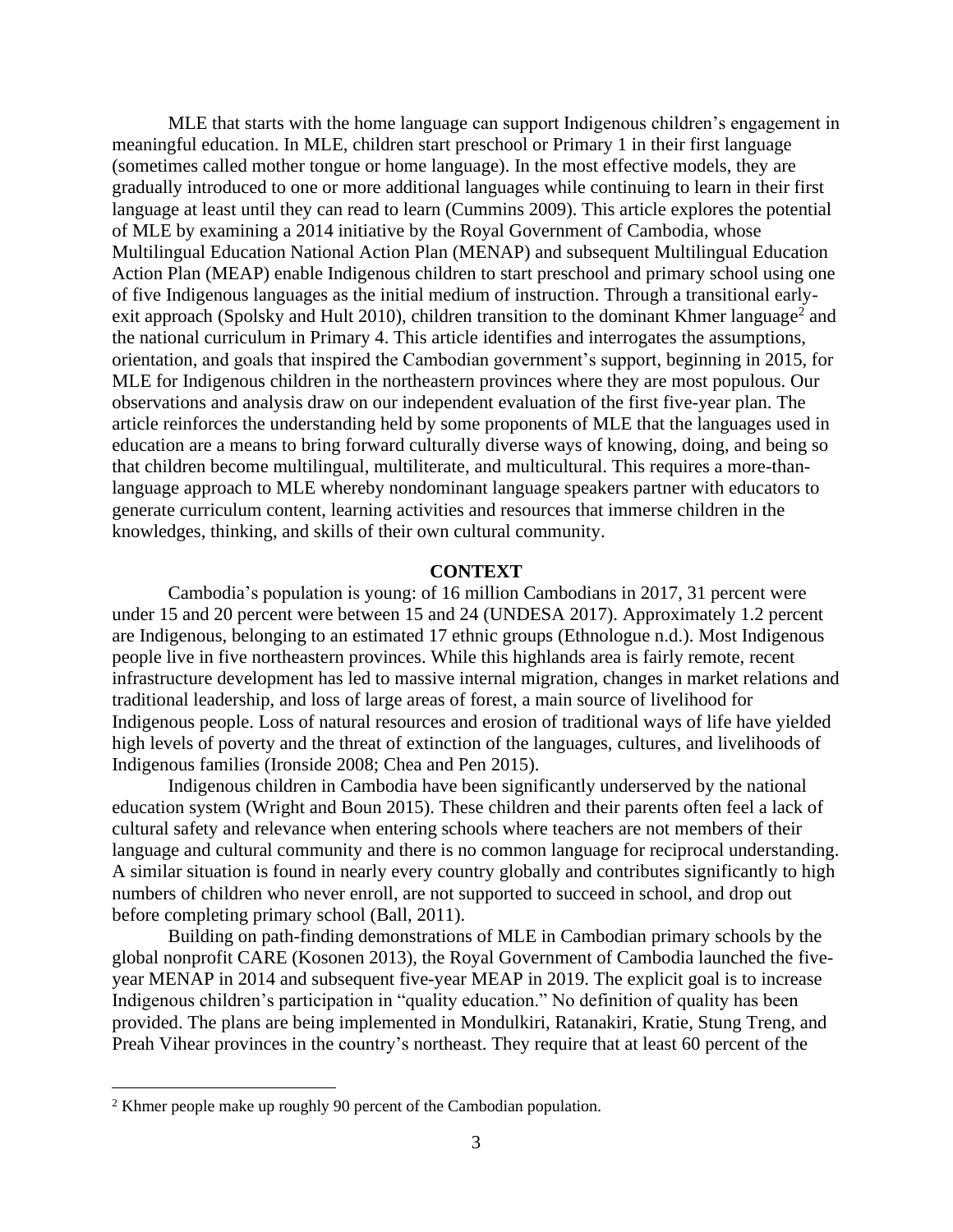children in a school catchment area are Indigenous in order to introduce MLE using a curriculum developed by CARE for each Indigenous language—Bunong, Kavet, Brao, Kreung, Tampuen, and most recently Jarai. These languages are spoken by approximately 102,000 people in Cambodia.

The plan has been hailed in Southeast Asia as a bold step on the part of an ASEAN member government to support inclusion of nondominant languages in education. It is consistent with numerous international rights frameworks (Skutnabb-Kangas 2012) and supported by international research evidence of MLE's positive contributions to children's participation in education and society (Cummins 2000) and to social cohesion and national development (Coleman 2015).

From 2018 to 2019, the authors conducted an independent evaluation originally commissioned by UNICEF on behalf of Cambodia's Ministry of Education, Youth, and Sport (MOEYS). Our evaluation focused on the four provinces where the plan had been implemented in both preschools and primary schools. As a formative evaluation, it was intended to document lessons learned that could inform a renewed five-year plan for MLE and a new Education Strategic Plan for the country, as well as foster learning in the global community about the implementation requirements and intermediate outcomes of MLE in remote Indigenous communities. It assessed the extent to which the plan had been well implemented, identified enabling factors and barriers, and gauged national and subnational support for MLE. Detailed findings about strengthened human resource capacity and infrastructure, costing and efficiency are reported elsewhere (Ball and Smith 2019). This article highlights convergent and divergent aspirations and experiences of the MLE implementation plan on the parts of Indigenous people and education officials at all levels that surfaced during our evaluation. The discussion identifies issues that must be addressed if initiatives like this are to yield the full benefits of MLE. Similar aspirations and disjunctions are often evident in other countries when governments agree to allow nondominant languages in public education, and the Cambodian example is instructive for other settings where children and families with nondominant languages form part of a country's education constituency.

# **METHOD**

*Overview.* The evaluation used a mixed-methods, iterative-inductive approach that allowed for triangulation of data from a variety of sources. Primary data were obtained through direct interviews, focus groups, and outcome harvesting workshops with a wide range of stakeholders, described subsequently. In addition, over 100 policy and planning documents relevant to education, languages, Indigenous peoples, and governance were reviewed to glean background, context, and findings about education and school management in Cambodia and about MLE in Cambodia and globally. Secondary quantitative education data were analyzed, including enrolment and demographic data (achievement data were not made available), and we conducted a summary review of secondary costing data.

*School and community visits*. Along with a nine-member team of Indigenous nationals, school and community visits were undertaken in 14 districts in the four provinces. MLE primary schools and preschools were selected purposively using a maximum variation sampling strategy including peri-urban/rural/remote locales and high, average, and low-performing schools based on records of Primary promotions for the overall school population (which are not disaggregated by Indigenous identity). The schools ranged in size, but most had one class per level and ranged from Primary 3 to 6.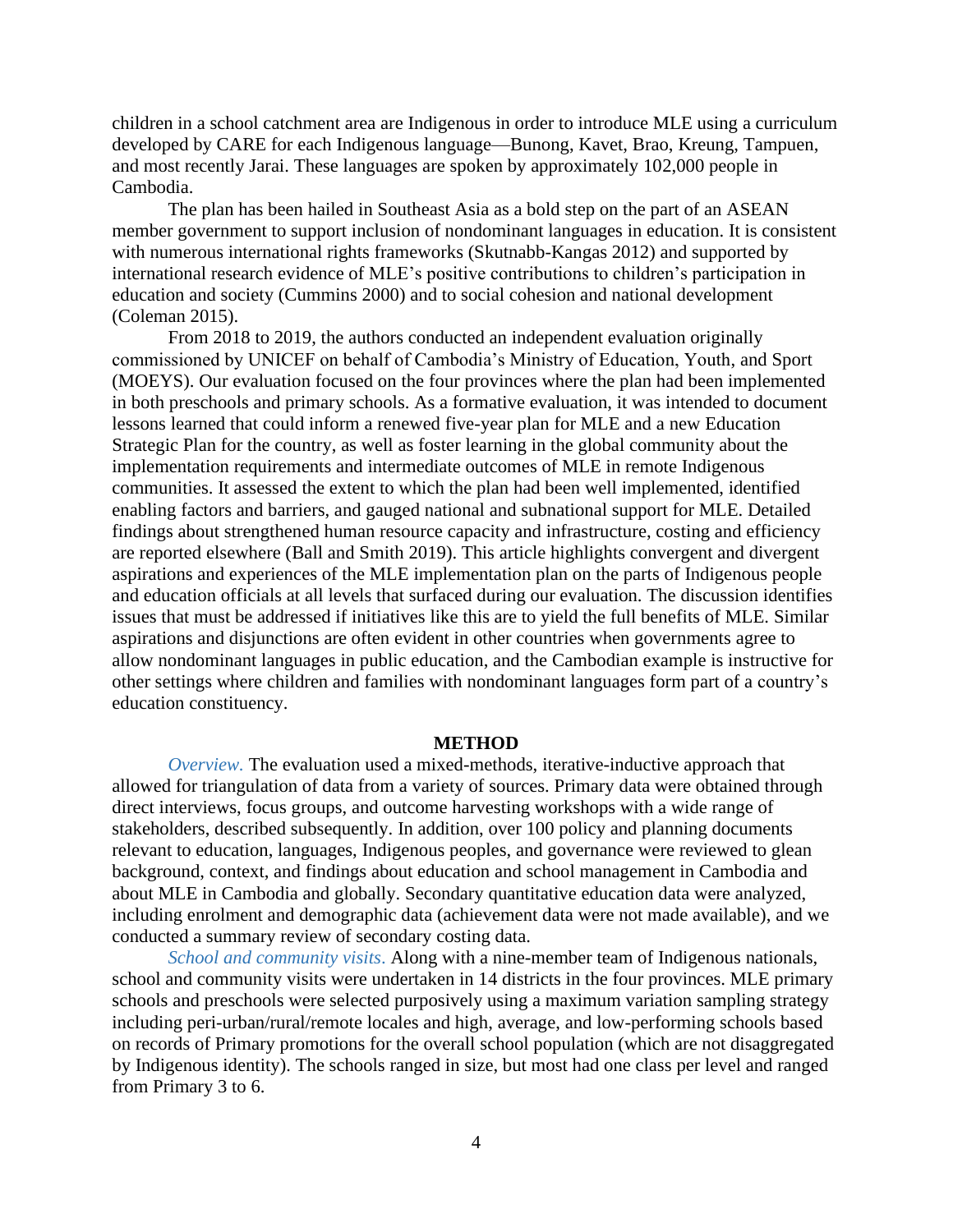*Participants*. A total of 696 Cambodians (45% female) participated in the evaluation; 40 percent were children. Categories of people identified in the MENAP as "duty bearers" and other "actors" in implementing the MENAP who were sampled included school leaders; district, provincial, and national education officers; and representatives of nongovernment organizations (development partners). Parents, children, and other community members participated in focus groups; children participated with the verbal consent of their parent who brought them to the session. An informed consent protocol in the participant's first language was presented and explained to them verbally. Participants were asked to confirm their understanding of their rights regarding participation either by signing a form or giving verbal consent. This protocol was adapted for children.

Forty-one participants (34% female) in key informant interviews represented various groups of stakeholders, mainly representatives of Indigenous peoples' or development partner organizations or senior education officers.

*Procedures*. Methods included key informant interviews, focus group discussions, direct observations of school and classroom conditions, teacher-student interactions, survey questions, participatory pictorial mapping of change over time done by children in MLE primary schools, workshops using the outcome harvesting method of evaluation, and review of key government planning documents and earlier formative evaluations by CARE and various independent scholars. Key evaluation questions and subquestions were clustered around the criteria advocated by the Organisation for Economic Cooperation and Development (OECD): relevance, effectiveness, efficiency, sustainability, gender equity, and impact.

*Indigenous research ethics and methods.* The evaluation incorporated aspects of Indigenous research methodology. Indigenous research ethics calls for Indigenous involvement in matters that affect Indigenous children and families (Ball 2005; Zavala 2013). Because the intended primary beneficiaries of the MLE plan were Indigenous children, the evaluation prioritized Indigenous participation both in the evaluation team and as respondents in focus group discussions and outcome harvesting workshops. We engaged a team of nine Indigenous Cambodians (four women) to assist with data collection. All had experience in nonformal Indigenous language and literacy education and/or participatory data collection in previous projects. As a group, the team had proficiency in the primary languages used by all stakeholders.

A growing body of scholarship on evaluation methods and research in general confirms narrative and visual methods as preferred approaches to gathering data in many types of investigation involving Indigenous peoples (Chilisa 2012). We used key informant interviews and focus group discussions with open-ended questions that evoked self-reports of experiences with languages in education. Indigenous team members also facilitated outcome harvesting workshops and elicited "most significant change" stories and pictorial mapping of change events related to schooling and language of instruction during the five-year MENAP timeline. The evaluation generated detailed narratives by participants about how the MLE plan had been experienced in local contexts.

*Data analysis.* Quantitative data were aggregated for each of the four provinces and year to year to show within and between-province trends over time. Qualitative data analysis aimed to triangulate the perspectives of Indigenous children, parents, and school support committees; teachers and education officers at community, district, provincial, and national levels; and international development partners with information gleaned from secondary data and document review. Using outcome harvesting to organize most of the qualitative data, the analysis focused on evidence of concrete behavioral change. The process identified contributions by various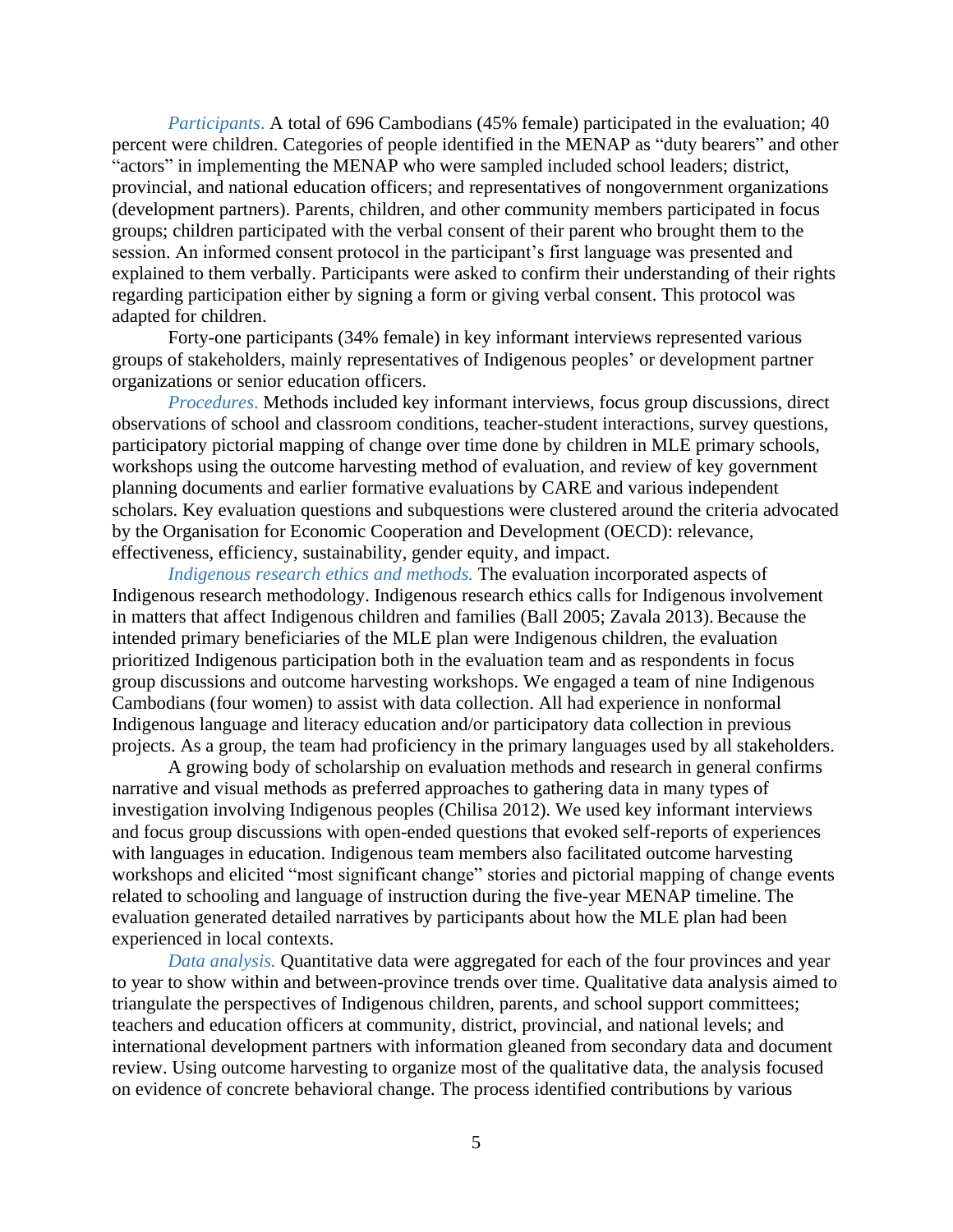actors, barriers, bottlenecks and enabling factors relevant to understanding how the MLE action plan was implemented and how various stakeholders understood what was happening and why.

#### **FINDINGS**

A range of positive outcomes of the MLE initiative were found, including increased MLE teachers enabling increased numbers of government-funded schools offering MLE. MLE teacher capacity, school facility improvement, and awareness raising among Indigenous families resulted in increased enrolment, attendance, and engagement by Indigenous children. In primary schools serving at least 60 percent Indigenous children in four northeastern provinces, subnational education officials and teachers had been mobilized to provide MLE in Primary 1–3. This included 247 preschool and primary school teachers trained to deliver MLE and adoption of the MLE curriculum created by CARE. Indigenous parent involvement increased through school support committees and general support for their children's schooling.

Shortcomings of the implementation included lack of consensus on the purpose and reliability of the government's commitment to MLE; lack of government engagement with Indigenous people in planning and implementing the MLE plan; limitations of the early-exit transitional model in terms of the potential for bilingualism and bicultural literacy; insufficient financial and technical support; lack of investment in culturally sustaining pedagogy, including creating fully competent MLE teachers; and widespread lack of understanding of what MLE is and how it works. Operational costs for MLE were not much more than for non-MLE schools, but there were shortfalls in dedicated funding for language-specific teacher training, monitoring, and culturally relevant resources to promote literacy in Indigenous languages. This section expands on findings related to (1) engagement in schooling; (2) positive impacts beyond the classroom; (3) out-of-school children; (4) culturally sustaining pedagogy; (5) demand for extension of MLE; and (6) human resource development for MLE. These findings are central to achieving quality in any MLE endeavor and are pivotal to the sustainability of MLE in Cambodia and elsewhere.

# **Engagement in schooling**

The government's MLE plan was seen as a positive step by Indigenous children, parents, school support committees, village leaders, MLE teachers, and some non-Indigenous members of ethnically mixed communities where children could access MLE in lower primary.

All local participants saw Indigenous parents whose children were in MLE as more engaged in their children's education: enrolling them, supervising homework, bringing them to school more regularly, and serving on school support committees. In focus group discussions, children attending MLE primary schools were the most vocal proponents of MLE, exclaiming delight in being able to go to school in their own language, relate with friends and teachers who speak their language, and begin to write their language. They described how they could quickly understand and were strongly motivated to learn to read in both their Indigenous language and Khmer. Teachers reported that MLE students were more "brave," "curious," and "eager" and responded quickly and accurately to questions, compared to students in previous years who were not in MLE. Children in Primary 5 and 6 who had been in MLE described their ability to communicate through social media in their Indigenous language. School directors and other education officials described how children in MLE could write their own ideas, whereas children not in MLE tended to be limited to rote learning (i.e., recitation and copying from provided texts). Parents reported that their children were now bringing books home to read in their Indigenous language and in Khmer and bringing home the MLE curriculum books to study.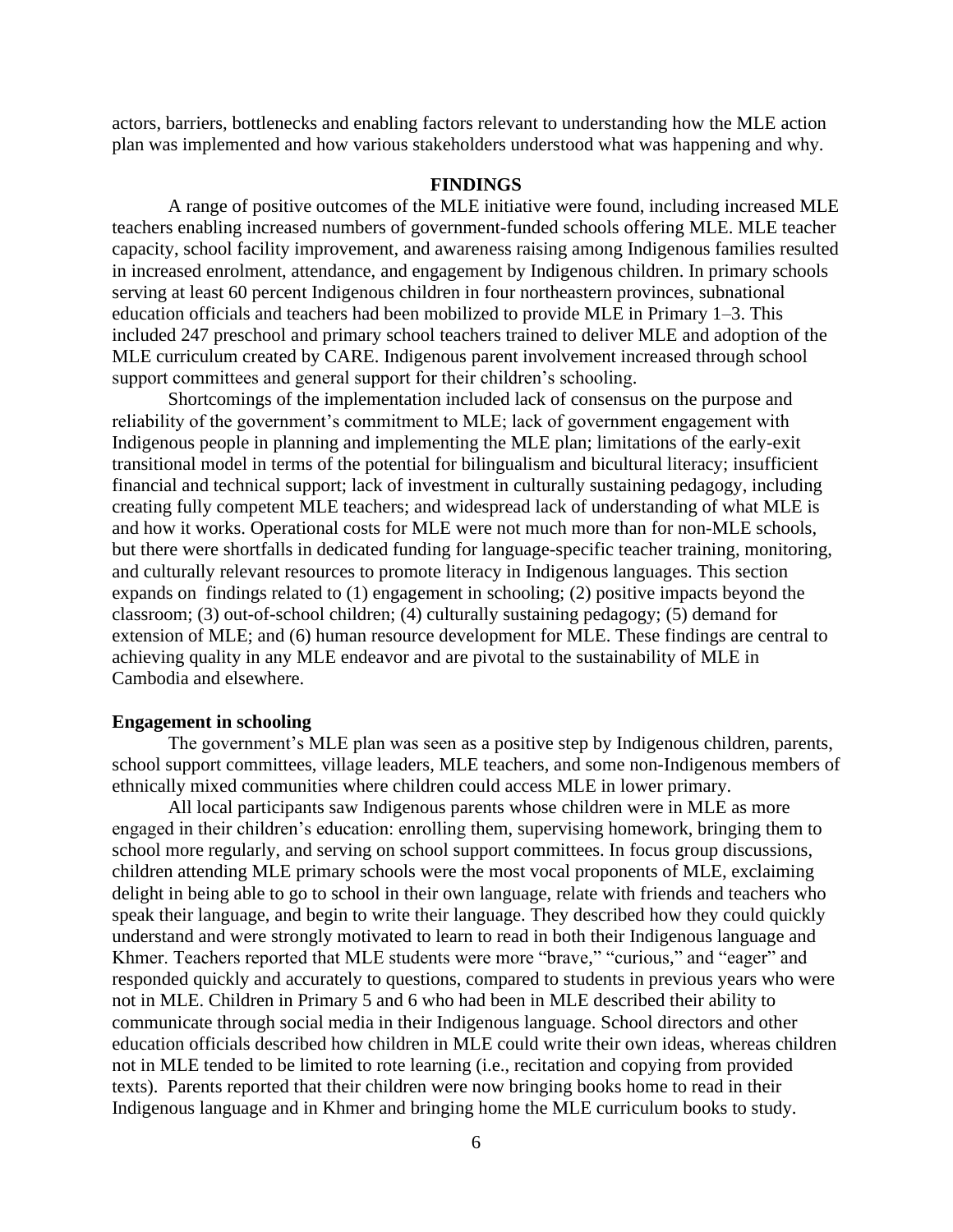Parents described a new interest in their children's schooling because they could see that their children were engaged, could understand their teacher, and were being treated well by the MLE teachers. Many Indigenous parents expressed their own new aspirations to become literate in their language.

Demand for MLE by Indigenous communities exceeded the supply of qualified Indigenous teachers and teacher trainers. Some district and provincial education officers explained that, due to limited teacher capacity, they had set population-based criteria for introducing MLE, in many places as high as 90 percent Indigenous children in a school catchment area. For many education officers, Khmer continued to be favored, not only due to human resource capacity but also for ideological reasons even when more than half of the children in a school catchment have an Indigenous home language. Meanwhile, all Indigenous stakeholders voiced a demand for increased MLE classrooms and extension of MLE at least to Primary 6. Students requested greater use of their Indigenous language throughout primary and continuing in secondary school. A few district officers and the senior education officer in the province with the largest population of Indigenous language speakers argued for an extension to Primary 6 to ensure literacy in the Indigenous language.

The pivotal role of the teacher was emphasized across participants' accounts of the relevance and impact of MLE. Senior education officers saw teachers' ability to teach effectively as a most significant contribution of the MLE initiative. Many accounts emphasized that MLE teachers attended classes more regularly and were more prepared to teach and use the Indigenous language to support children's understanding.

#### **Positive impacts beyond the classroom**

A cross-section of stakeholders who participated in provincial outcome harvesting workshops concurred that MLE had strengthened Indigenous language in the community and positively impacted relationships within and beyond the community. There were reports that children could switch between their Indigenous language and Khmer as social situations required. Parents explained that they were not as fearful of discrimination by Khmer people because their Indigenous language had been legitimized in the MLE schools.

### **Out-of-school children**

While MLE had a demonstrable impact on participation by Indigenous children in school, hamlet leaders acknowledged that there remained "*lots of children who never go to school. We don't see them, so how can we count them?"* Indigenous community leaders described schooling as a choice with the potential for cascading negative impacts. They explained that some Indigenous families *"love their own culture and community, and parents may feel that they can only keep their culture by keeping their children with them at home, on farms and in the forest."*  When children go to school and do not learn traditional farming and forest practices, they do not know how to sustain themselves on the land, and so young adults find it necessary to migrate to cities in search of wage-earning jobs. In addition to loss of traditional livelihood skills and cultural knowledge, this out-migration disrupts long-standing intergenerational care, including child-to-child care and family care for the elderly. Out-migration also opens historically Indigenous villages and land to in-migration by other ethnic groups, providing an opportunity for government to issue tenders for harvesting traditionally Indigenous community forests.

Evidence shows that many children whose only option is low-quality schooling learn less than children who are not in school (UIS 2019). School support committee members and local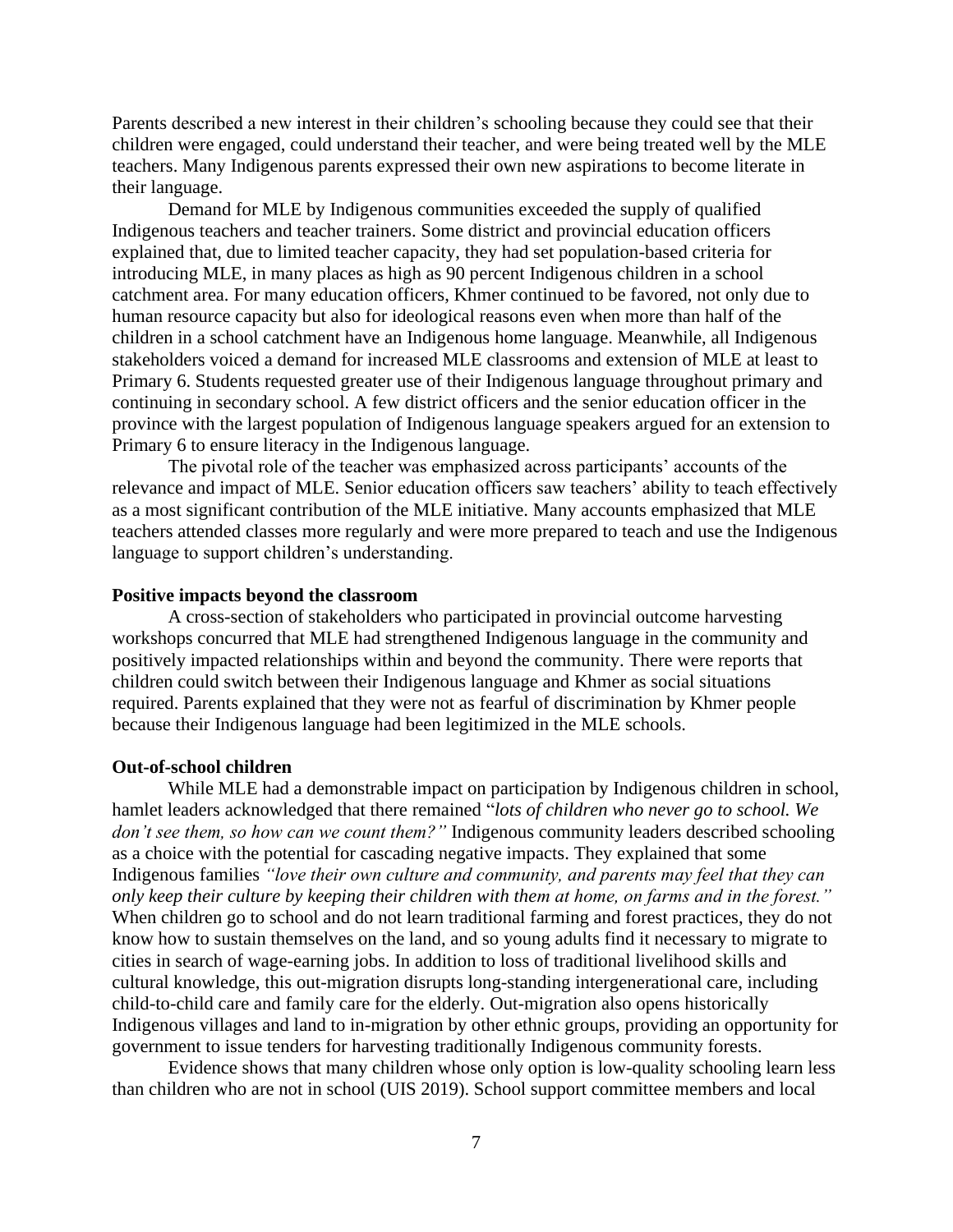authorities agreed that Indigenous children learn all kinds of things at home using the Indigenous language and that schooling in the national language and curriculum does not measure up to this rich, direct, experiential learning at home and in the farms and forests. Indigenous key informants explained that, in Cambodia, education serves to transmit Khmer culture, which is represented in textbooks, posters, and school practices and presented as the "right" and only way. Indigenous histories, people, and cultural practices are not visible. Historically and today, cultural practices in the national curriculum describe Khmer lowland water festivals, religious and family ceremonies, and other events that have no significance for Indigenous people in the highlands. Indigenous participants expressed wanting to learn and transmit more about their own history and keep their culture evolving; they struggle to see how non-MLE school supports these goals. They want to transmit knowledge about non-timber forest products and multicropping on the highlands, which are not practices of the dominant Khmer lowlanders. Thus, it was explained that because children can learn so much more of value to their families and their own futures by accompanying their parents to farms and forests than from going to school, some parents choose never to enroll their children. However, it was widely acknowledged that children who never attend school do not become literate in any language, and Indigenous participants viewed this as a dilemma. In communities with no MLE primary school, local NGOs reported that adult literacy classes were mainly attended by children, even where there was a local primary school using only the dominant language; children sought out the classes to compensate for not being able to understand schooling in Khmer and to gain access to culturally based curriculum. In communities with no MLE classrooms, it was reported that parents sometimes enroll their children in school when they are older and have become orally proficient in their home language and can speak and understand enough Khmer to feel both physically and culturally safe with teachers and children who speak only Khmer. Thus, historically, those few Indigenous children who participated in formal education were often 10 or 11 years old in Primary 1.

# **Culturally sustaining pedagogy**

*Views of children and parents.* Indigenous children and parents voiced strong positive support for the Indigenous cultural content in current MLE curriculum, which was developed by CARE and included in the government's five-year plan. The significance of cultural content and Indigenous ways of life was shown in children's visual mapping of MLE impacts, which featured scenes of farming, traditional houses, agricultural tools, musical instruments, and visits to forests,

*School committee views*. Indigenous school committee members and district education officers reported that MLE was helping to maintain or revitalize Indigenous language and culture.

*Before MLE, in our community we all used to speak Khmer 80 percent of the time. Now, since MLE, we use our own language more than 80 percent of the time.*  (School committee member, Kratie)

*Community members mixed a lot of their culture with Khmer culture, and with MLE they are reviving their own culture.* (District education officer, Mondulkiri) *Teachers' views.* Some MLE primary teachers described creating lessons that involved

taking students on a village walk to observe, describe, and discuss objects and events in the community, taking children to the forest to find traditional medicine and edible plants, and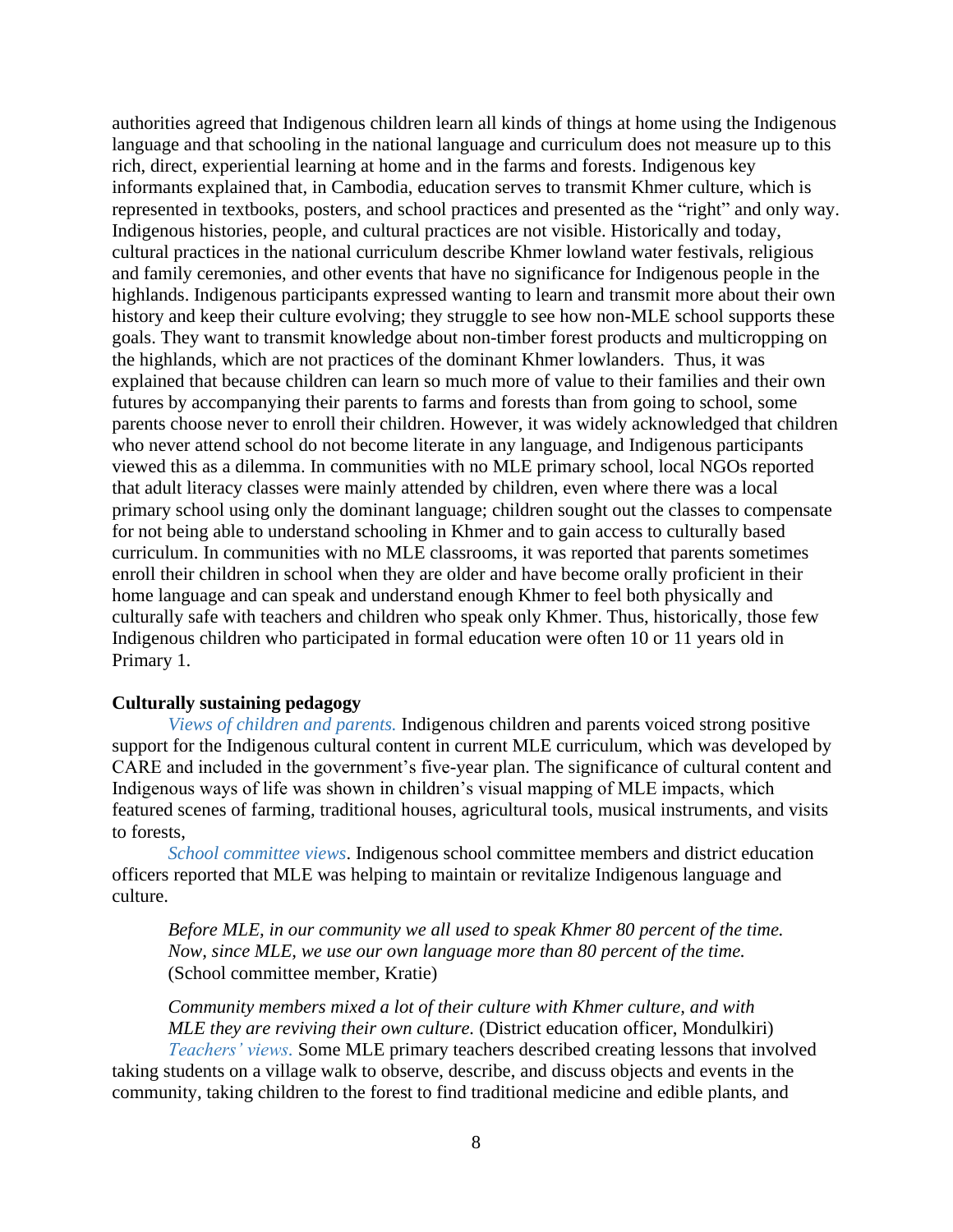planting vegetable gardens with the children. Some teachers described writing stories with students in the Indigenous language and making tools and instruments together with community experts. However, teachers' reports varied as to the amount of time and creative effort devoted to teaching local cultural content.

Although MLE primary teachers are expected to use only the CARE MLE curriculum, some teachers described teaching both it and the Khmer curriculum. Some explained that they did this to prepare students for the transition to Khmer in Primary 4. A few teachers doubted that the government actually approved or would continue to approve MLE and so they used the Khmer curriculum *"to be on the safe side*.*"*

*Demand for expansion of Indigenous cultural content.* At the district, community, and school levels, over 80 percent of participants expressed the need for greater quantity and quality of Indigenous cultural content. Children were the most articulate about wanting more culturally grounded curriculum and what this might encompass, including learning how to protect and use non-timber forest plants, designing and making farm tools, agricultural science, animal husbandry, math applied to traditional weaving, crafts and games, and making and playing traditional musical instruments. Both teachers and parents suggested that MLE classrooms that were farther from the provincial capital had less surveillance and more freedom to expand the use of Indigenous language and cultural content beyond the MLE curriculum and, later, by the national curriculum. There was also demand for updating the MLE curriculum to reflect more accurate and more contemporary practices. School support committee members and local leaders suggested that local Indigenous language and culture groups and Indigenous peoples' organizations should be consulted to validate cultural content in curriculum, expand teachers' repertories of culturally specific ways of teaching and learning, and create new curriculum that would expand cultural content and ensure its authenticity.

Representatives of Indigenous peoples' organizations and local Indigenous community language groups expressed their view that the government needs to seek more input from Indigenous people, not only when creating curriculum, but in all aspects of developing and implementing the MLE plan. They especially expressed a desire for involvement on a regular basis to update and improve teaching of cultural knowledge and practices. Members of CARE, the originators of the curriculum, recounted extensive consultation with Indigenous people when creating the curriculum before the government took ownership of it in 2014. No policy, plan, strategy, activity, actors, or financial resources were articulated in the government's first fiveyear MLE action plan to consult with the Indigenous people. Members of the national-level Special Education Department responsible for the MLE curriculum expressed their view that it is too hard to consult with Indigenous peoples' organizations and too hard to create and maintain a special curriculum for MLE. They expressed their view that it would be better for their department and for children and teachers if the MLE classrooms used Indigenous language translations of the national curriculum. The expressed goal of Indigenous people for a more-thanlanguage approach to schooling would necessarily involve them as primary knowledge holders, and it is important to put this issue into the context of the narrow understanding of curriculum in Cambodia, and indeed in some other countries in the region. For educators at all levels, curriculum is typically taken to be synonymous with textbook: if one has a textbook, then one reads out of the textbook and examines students on their rote memorization of its content. Curriculum is often not conceptualized in its broader sense of competencies promoted through various, often flexible and learner-centered means, and through various languages. Yet, Indigenous parents and some Indigenous MLE teachers understood curriculum in this broader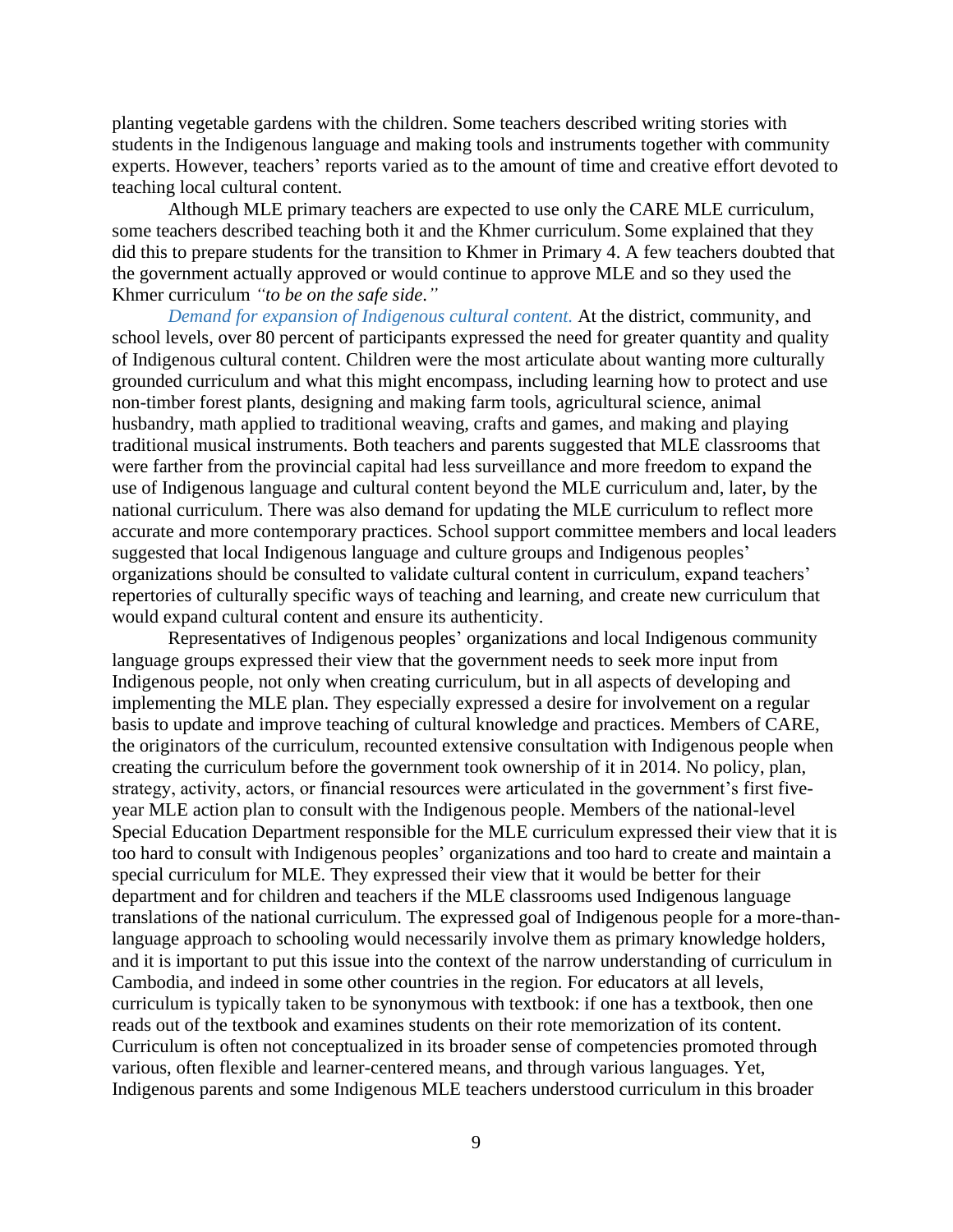sense. They conveyed this in their observation that children who do not go to school in their villages often develop more relevant competencies from the experiential teaching and learning that transpires among family members who work together in the highland farms and forests.

# **Demand for extension of MLE**

Across all four provinces, there was an appeal not only for more cultural content but for more years of MLE, including requests to extend up to Primary 6 or throughout secondary school. The Khmer script, which is also used by Indigenous languages in their orthography, is notoriously difficult to learn, especially through traditional teaching methods. These tend to be used by teachers with limited training who fall back on their own experience of rote learning in school, rather than using sight words, storytelling, and meaning-focused literature. As well, many parents in Cambodia are not literate and there is no culture of reading in homes. As a result, children are often unable to write more than a few words or simple sentences until Primary 4, when those in MLE must switch to solely Khmer instruction. This means not only that children have no support to become biliterate, but also that they have no opportunity to use their Indigenous language to produce meaningful text.

If we can have MLE for more years in school then children will be able to use the *language properly for cultural purposes, for example, dramas and recording the history. This could make the education come to life and have a future.* (Indigenous parent)

*We want MLE extended through Primary 12. Our goal is to keep the culture. They need to study longer, not just for the sake of our written language, but to keep their culture.* (School support committee chairperson)

### **Human resource development for MLE**

In three of the four provinces, provincial education authorities recognized the importance of both language and culture in MLE for inclusion. Yet, provincial education officers identified a lack of Indigenous people trained as teachers and on teacher training and curriculum teams. In fact, when the government took ownership of MLE, they furloughed the 12 Indigenous core teacher trainers who had been trained and employed by CARE to train MLE teachers. Across the four provinces, lack of Indigenous language proficiency among teachers and core trainers, including functional literacy and knowledge of the culture, was cited as the most significant barrier to success of the MLE initiative in terms of producing multilingual, multiliterate, and multicultural learners. There were no Indigenous members and no Indigenous language speakers in national education offices charged with leading the MLE action plan.

At the national level, the lack of Indigenous people to support the authenticity and currency of cultural curriculum and to scale up MLE to meet increasing demand contributed to education officers' lack of confidence in their effectiveness. They expressed that they had no Indigenous team members, no Indigenous language proficiency, no knowledge of Indigenous cultures, and little understanding of MLE pedagogy. While most subnational stakeholders agreed that the most important determinants of success of MLE to date were the MLE trained teachers and the culturally informed MLE curriculum, national education officers doubted that an MLEspecific curriculum was really necessary. They suggested instead that teachers could translate the national curriculum or use a curriculum more similar to the national curriculum. This view aligned with the understanding by many national-level actors that MLE was only temporary *"until all Indigenous children speak Khmer before school age and then they won't need MLE"*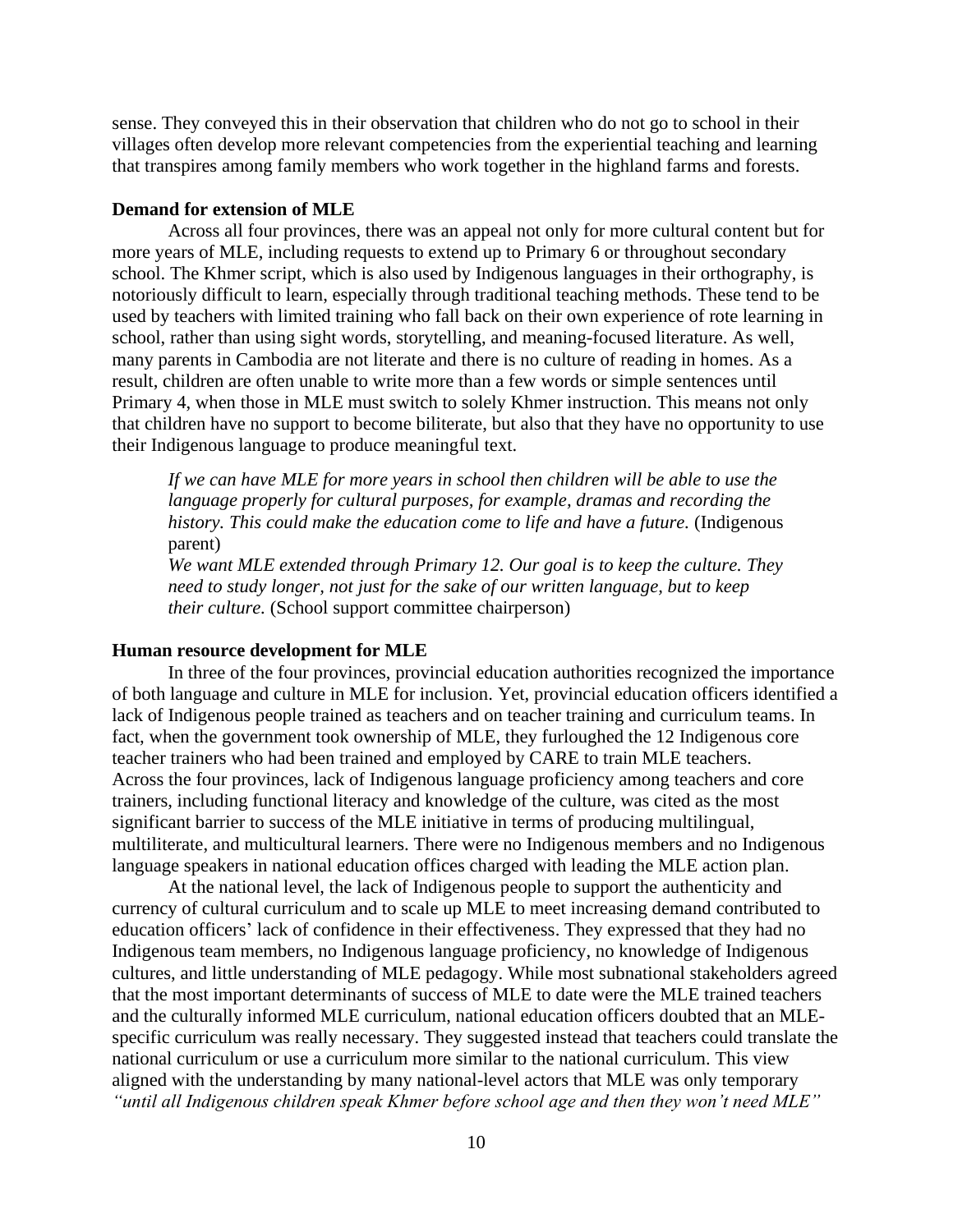(national education officer). Rather than investing financial and technical resources to improve and expand on cultural content in curriculum, they argued that culture-specific content in the MLE curriculum could be scaled back and parents could be encouraged to use Khmer at home during children's early years.

### **DISCUSSION**

The evaluation found that Indigenous participants, including children, parents, school support committees, MLE teachers, village leaders, and representatives of Indigenous peoples' organizations and community forest associations were unified in their goal to ensure that Indigenous children become linguistically proficient and culturally competent. They were beginning to see that formal education could play a role in attaining this goal through MLE. There was increased demand for education if it offered meaning and relevance through MLE. They perceived a need for quality improvement of MLE to include an expanded, more accurate and holistic approach to culturally sustaining pedagogy and continuation to Primary 6 or beyond. They sought an approach to MLE that supported literacy in the Indigenous language and ensured intergenerational transmission of contemporary, locally specific knowledge about how to protect land-based resources and earn livelihoods through sustainable forestry and farming practices. They embraced the multilingual, multiliterate, multicultural ideals of effective MLE.

With few exceptions, the closer education officers were to Indigenous communities both geographically and socially through direct interactions (e.g., district education supervisors), the more they supported MLE, including its expansion to Primary 6. They reported firsthand observations of improvements in children's and teachers' engagement in school and parents' support for school-based learning. However, significant numbers of children never enroll and instead are reportedly learning important knowledge and skills by participating in family sustenance activities in forests, farms, villages, and homes. With few exceptions, the farther education officers were from Indigenous communities, both geographically and socially, the more they saw MLE as merely a utilitarian tool to attract Indigenous children to school and a stopgap measure to bridge the language gap until Indigenous children could be fully assimilated into the dominant language and national curriculum. Senior-level decision-makers, particularly at the national level, were ambivalent about the need for longer and more culturally enriched MLE. In fact, those responsible for MLE opined that the national curriculum was preferable to a culturally specific curriculum.

The government plan for MLE made no provision for collaboration with Indigenous language speakers, community language groups, Indigenous peoples' organizations, or representatives of Indigenous community forest associations. Yet meaningful collaboration with speakers of the languages included in MLE is critical to effective planning, human resource development, implementation, and evaluation. Why? One explanation offered by development partners in Cambodia is that the government sees national and subnational education authorities as the agents of change (referred to as duty bearers) and Indigenous people as downstream beneficiaries (referred to as rights holders). Decentralized education officers are expected to communicate MLE plans to Indigenous villagers in a one-way transmission approach. However, organizations are increasingly recognizing the value of including intended beneficiaries of a planned change as essential actors in planning, implementing, and providing feedback on the planned change (Shutt 2016; Smith 2017). Another explanation offered by government leaders is that when Indigenous leaders are invited to meetings in the capital they fail to respond. During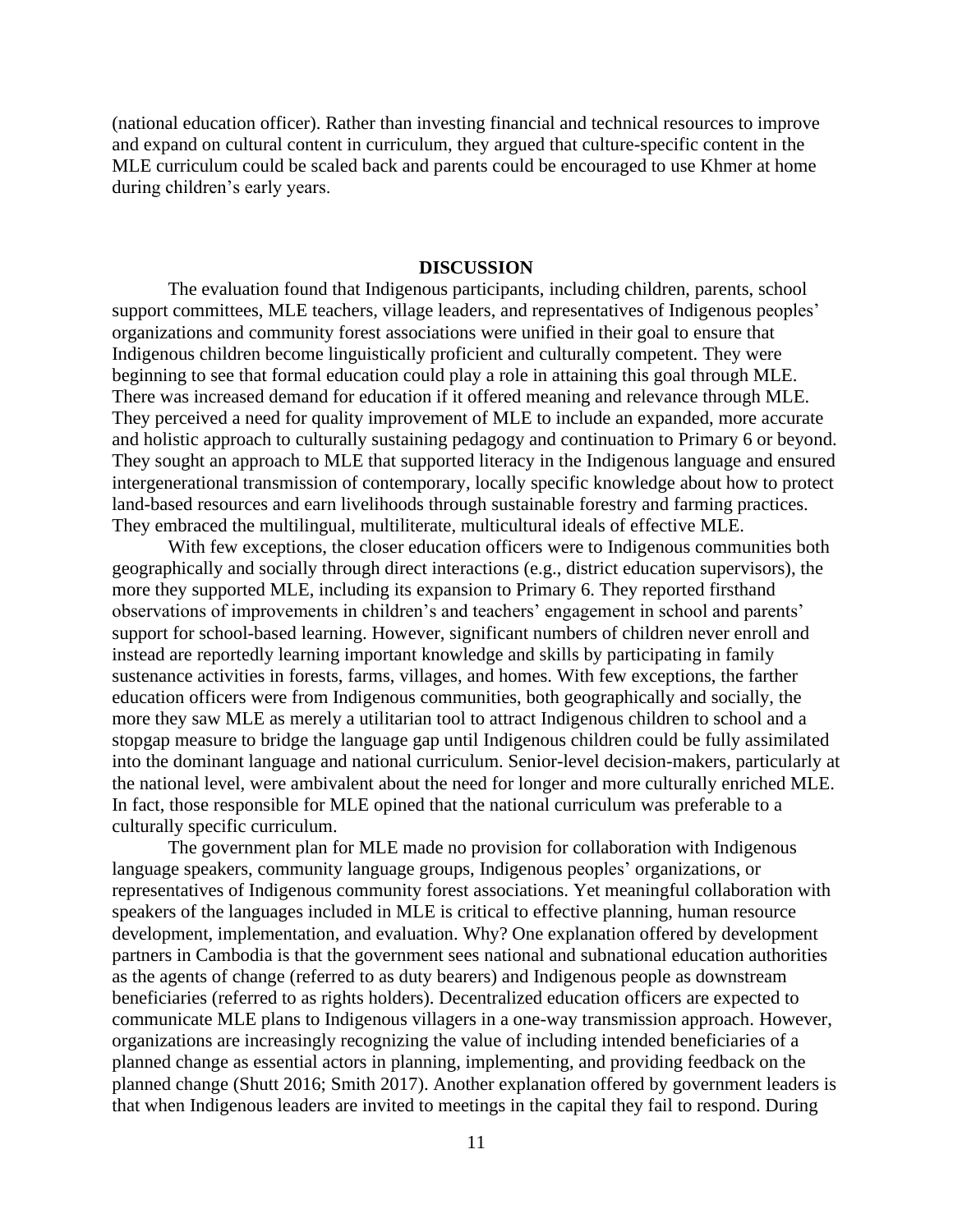our evaluation, Indigenous leaders were keen to participate; they either reported that they had never been invited to meetings about MLE in the national or provincial capitals or suggested that engaging in language planning in education first depends on relationship building between Indigenous language groups, representative organizations, and education officials. Establishing these relationships requires an intentional, long-term commitment that explicitly recognizes power imbalances and resource inequities and seeks to create conditions for authentic engagement. As well, they acknowledged the competing demand on their time engaging in political action to protect their land which is the basis of their livelihoods. Indigenous peoples in Cambodia, as elsewhere, have experienced significant environmental and cultural losses, challenging trust, relationships, and the ability to work collaboratively with those wishing to implement education reform. The question of who participates in language-in-education planning is partly a question of whether the language(s) and the terms of participation are accessible to those whose voices need to be heard. Further, as Wong and Benson (2019) note, in projects and policies affecting Indigenous peoples, there are potentially implicit agendas of nationalism and assimilation, and financial motivations promoting or disrupting Indigenous participation.

A further shadow casting doubt on the prospects for a more fulsome embrace of MLE is the government's choice of an early-exit transitional model. Indeed, many senior government officers, including the leading teams for implementing MLE in the five northeastern provinces, explicitly stated that the MENAP was intended to attract more Indigenous children to primary school and speed their assimilation into mainstream, monolingual (Khmer) education by Primary 4. During the evaluation, many MLE teachers and Indigenous-led community organizations expressed doubt in the reality or mission of the government's MLE initiative or the government's commitment to the MLE initiative. The sense of MLE as a short-term term investment towards assimilationist outcomes would account for the government's lack of investment in updating culturally specific curricula, training enough Indigenous language teachers and teacher trainers to meet demand for MLE and furloughing Indigenous language specialists who had been working with provincial education offices until the government took ownership of MLE.

With rare exception, globally in MLE there is a disturbing lack of visibility of members of nondominant languages at the top level of policy decision making and strategic planning. The traditional understanding of language policy change as a top-down/bottom-up process (e.g., Kaplan and Baldauf 1997) recognizes input from members of nondominant language communities members in activities such as advocacy, demonstration projects that provide proof of concepts, and consulting on matters pertaining to orthography. However, they are not often visible in discussions of the essential components of successful MLE (e.g., UNESCO 2016) or analyses of how policy change is made and how strategic plans are constructed. It is generally understood that government actors, planning authorities, development partners and others "at the top" have disproportionate power in policy decision making, strategic planning, implementation, and evaluation (Johnson 2013). Notwithstanding that many theories of change in education and elsewhere fail to identify actors of any kind (Smith & Ball 2020), the failure to center the intended beneficiaries of MLE as key actors in planning and implementing MLE seems contradictory given that the purported goal of MLE is typically to promote equality of opportunity to quality education and other rights. In Cambodia, formal education has never been seen by Indigenous people as a means to prepare Indigenous children for their futures in the highlands where most Indigenous people live. It will take more than the current low level of financial and technical resources and early-exit transitional model of MLE to turn that view around.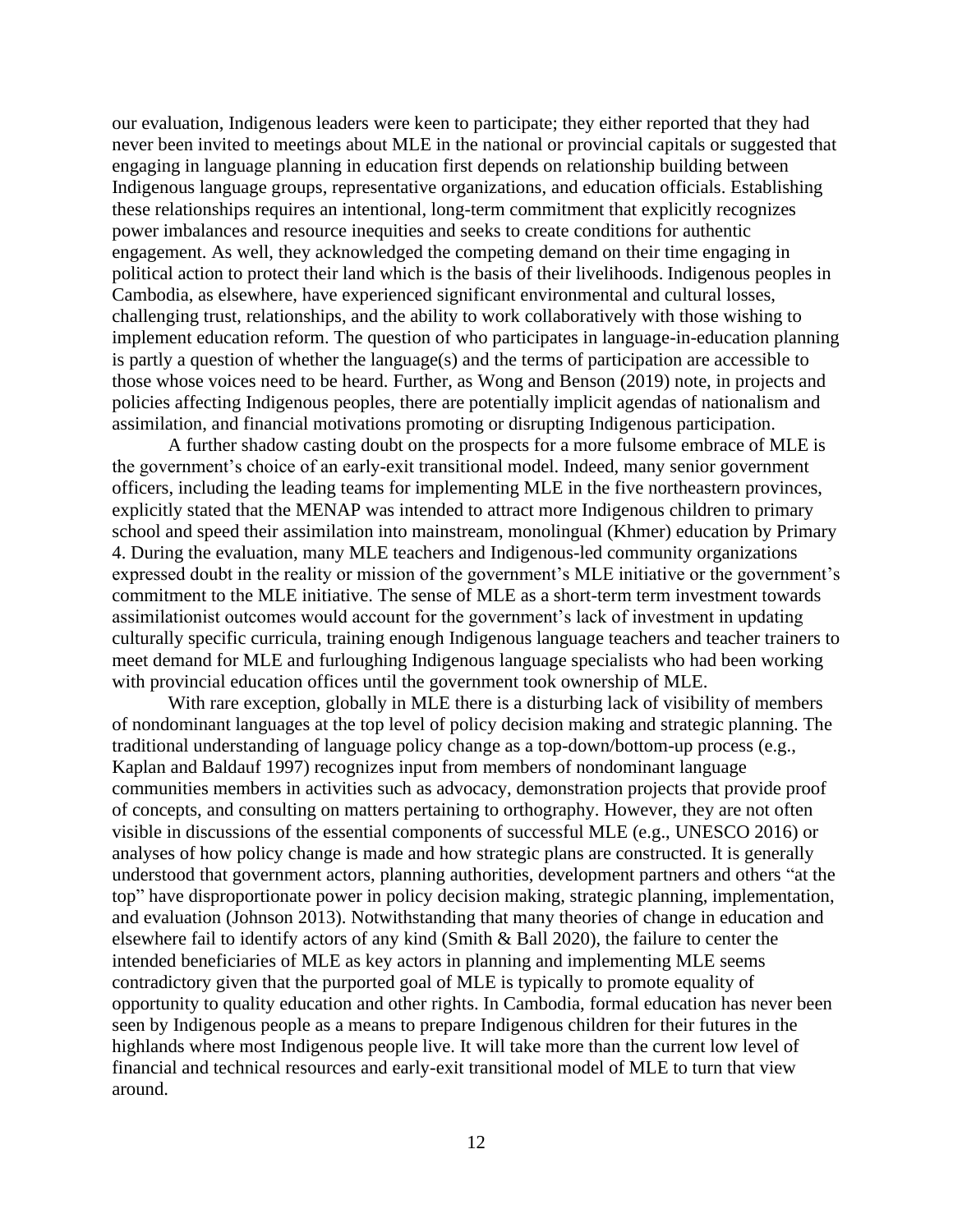Strengthening the knowledge of and commitment to MLE among planners and education officers in national, provincial, and district offices of education requires a major shift in perspective about the value and purpose of introducing MLE. To put it in terms of Ruiz's (1984) taxonomy, a shift is needed from a language-as-problem to a language-as-resource perspective. Currently, Indigenous languages are seen as a barrier to children being ready to learn. Using the transitional model, children can feel welcomed in school because Primary 1 is offered in the Indigenous language and then their "language barrier" is overcome by quickly initiating reading and writing in the dominant language. In contrast, from a language-as-resource perspective, Indigenous languages, multilingualism, and multiliteracy are perceived as resources, not only for Indigenous people but for the country. With this positive view of MLE, decisionmakers may be more likely to seek out and invest in long-term collaboration with Indigenous peoples, including national Indigenous peoples' organizations, local Indigenous language groups, and Indigenous language speakers.

Across the globe, dominant languages are overwhelmingly marketed to parents and policymakers as the best (and often the only) media for education. Yet, education systems in many countries have been the crucible in which Indigenous children have been separated from their heritage, identities, intergenerational relationships, land, and ability to draw from landbased resources for physical, economic, and spiritual sustenance. Indigenous people are often faced with accepting concessions to include Indigenous languages or content, however tokenistic. Meaningful inclusion of Indigenous children in school requires education reforms that are not only intended to prepare young people to participate equally in the dominant education system and social order, as the Cambodian investment in MLE is intended to do. Rather, an authentic effort to address the exclusion of Indigenous children must also support Indigenousspecified goals that go beyond the medium of instruction to address their right to cultural continuance through culturally sustaining pedagogy. Lack of cultural relevance or inaccurate portrayals of one's culture in curriculum are well-known barriers to successful engagement of members of nondominant communities in education in high-income countries (Ball 2004; Battiste 2013; Coulter and Jimenez-Silva 2017). MLE that quickly replaces Indigenous language and literacy with Khmer language and literacy and lacks cultural relevance must be understood as subtractive education. Our evaluation findings point to an experience of subtractive education on the parts of Indigenous children and families as a likely contributor to the large number of children who never enroll or never transition from primary to secondary school in Cambodia. Culture must be more thoroughly theorized and integrated as an essential component of MLE. A plethora of education frameworks center students' language and culture as pivotal to meaningful education. These include, for example, funds of knowledge (Moll and Gonzalez 1994), culturally relevant pedagogy (Ladson-Billings 1995), pedagogical third space (Gutierrez et al. 1999), and generative curriculum (Ball 2002). Offering a next step in education that goes beyond using children's home language and culture as a bridge to engagement and success in school, Paris (2012) advocates for culturally sustaining pedagogy to consolidate children's connection to the traditional and contemporary or evolving linguistic and cultural competencies of their communities as well as to those of the dominant culture. Just as the Indigenous participants in our study expressed, Paris emphasizes that cultures are not static, and neither are the cultural identities that emerge from them; they are dynamic, shifting, and ever-changing. McCarty and Lee (2014) extend this approach to conceive of culturally sustaining/revitalizing pedagogy that responds explicitly to ongoing legacies of colonization, ethnocide, and linguicide experienced by Indigenous peoples. These forward-facing approaches ensure that an active, living pedagogy in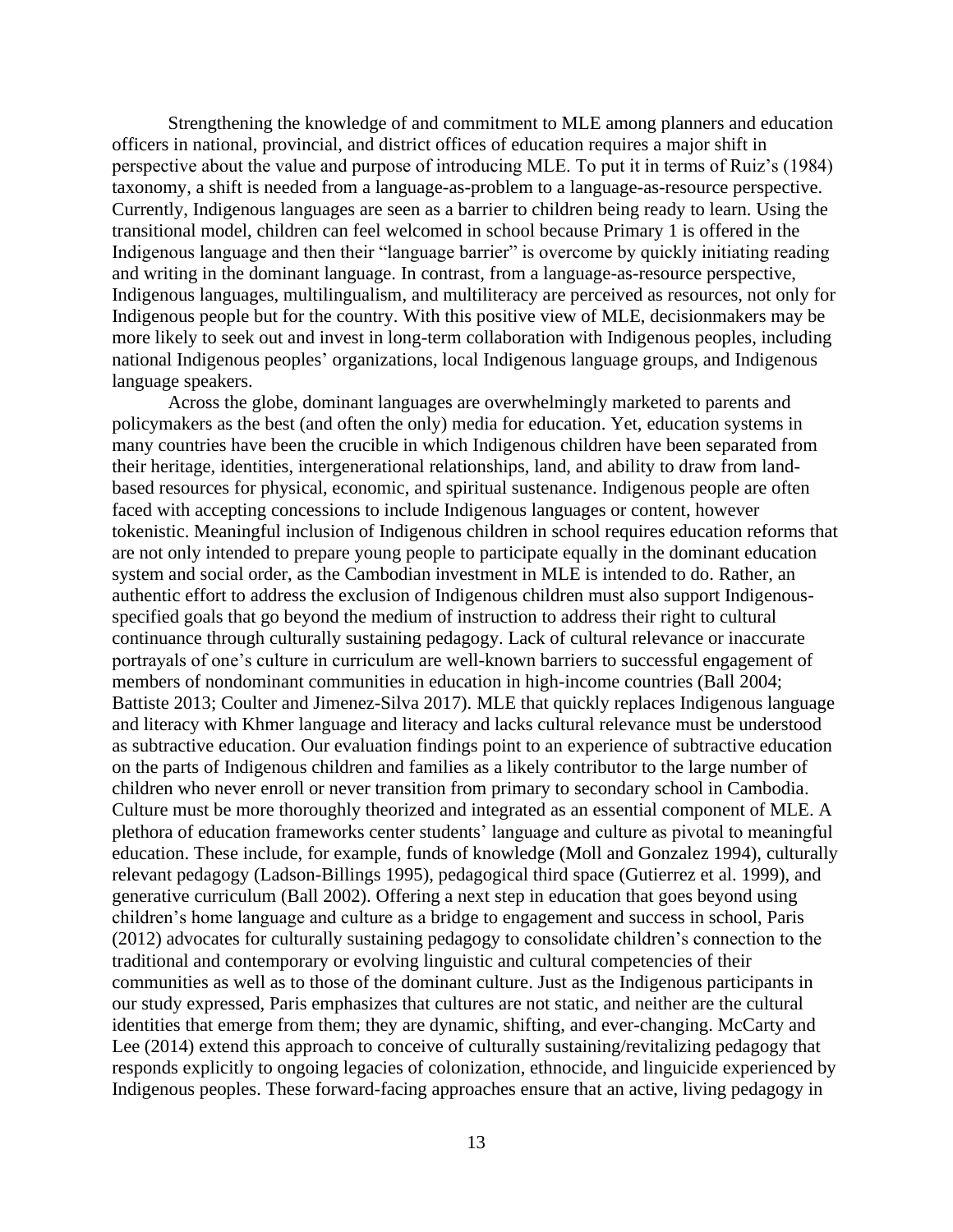classroom practices goes beyond teaching vocabulary and writing in two or more language systems—and beyond the problematic study of folk traditions in past tense. These approaches are well suited to education that aims to support multilingual and multicultural literacy in integrated classrooms of mixed heritage children. Examples of this approach and implications for practice are illustrated in a recent collection by Coulter and Jimenez-Silva (2017). In line with these approaches, the MLE program in Cambodia uses a "do-talk-record" pedagogy, where children use their experiences of village walks or forest excursions as a basis for meaningful writing and communication. Even before government support for MLE, local nonprofits offered nonformal bilingual literacy classes that used songwriting, basket weaving, other local practices to teach vocabulary, writing, math and sciences, and introduced biographies of contemporary Indigenous people and folktales to promote critical thinking skills. Indigenous participants valued these aspects of MLE that brought meaning to their communities and generated a wealth of ideas for deepening and lengthening their children's access to this kind of culturally sustaining pedagogy.

Indigenous lifestyles are often strongly connected to biodiversity hotspots around the world, where Indigenous peoples hold extensive, context-specific knowledge about the local environment. When development organizations aim to create a "better world" through "quality education," Indigenous input is required to confirm their agreement with the ideological agenda and associated development targets and strategies (Ball 2005; Smith 2017). Through the delivery of education, teachers communicate a depiction of history, the present, and possible futures which will shape young people as citizens. Education decisionmakers, curriculum writers, and teachers need to be held ethically and politically responsible for the legitimacy and utility of these depictions (Dahlstedt and Olson 2013).

Indigenous knowledges, transmitted through Indigenous language and pedagogy as part of integrated multilingual, multiliterate, multicultural classrooms, are key to preparing children for a pluralist world. A more-than-language approach to MLE, guided by members of participating language and culture communities, can situate future generations within the relational flow of life where the interconnections among members of different ethnolinguistic and cultural communities and between humans and their ecologies are fully and responsibly engaged. MLE in Cambodia will only succeed if government can be convinced that a fully multilingual, multiliterate, multicultural approach will produce citizens who not only retain the country's intangible cultural heritage but are also well-prepared to contribute to the nation's economic development and social cohesion. This requires a deeper understanding and embrace of MLE's potential and pedagogy than is currently in evidence, and the political will to collaborate with Indigenous people towards a culturally authentic approach to MLE that supports Indigenous rights to retain their culture and participate in mainstream society.

### **REFERENCES**

Ball, Jessica. 2002. "The Generative Curriculum Model: A Bicultural, Community-Based Approach to Building Capacity for Early Childhood Care and Development in Indigenous Communities." In *Best Practices Using Indigenous Knowledge*, edited by Karin Boven and Jun Morohashi, 198–217. Nuffic and UNESCO/MOST.

Ball, Jessica. 2004. "As If Indigenous Knowledge and Communities Mattered: Transformative Education in First Nations Communities in Canada." *American Indian Quarterly* 28, nos. 3–4: 454–79.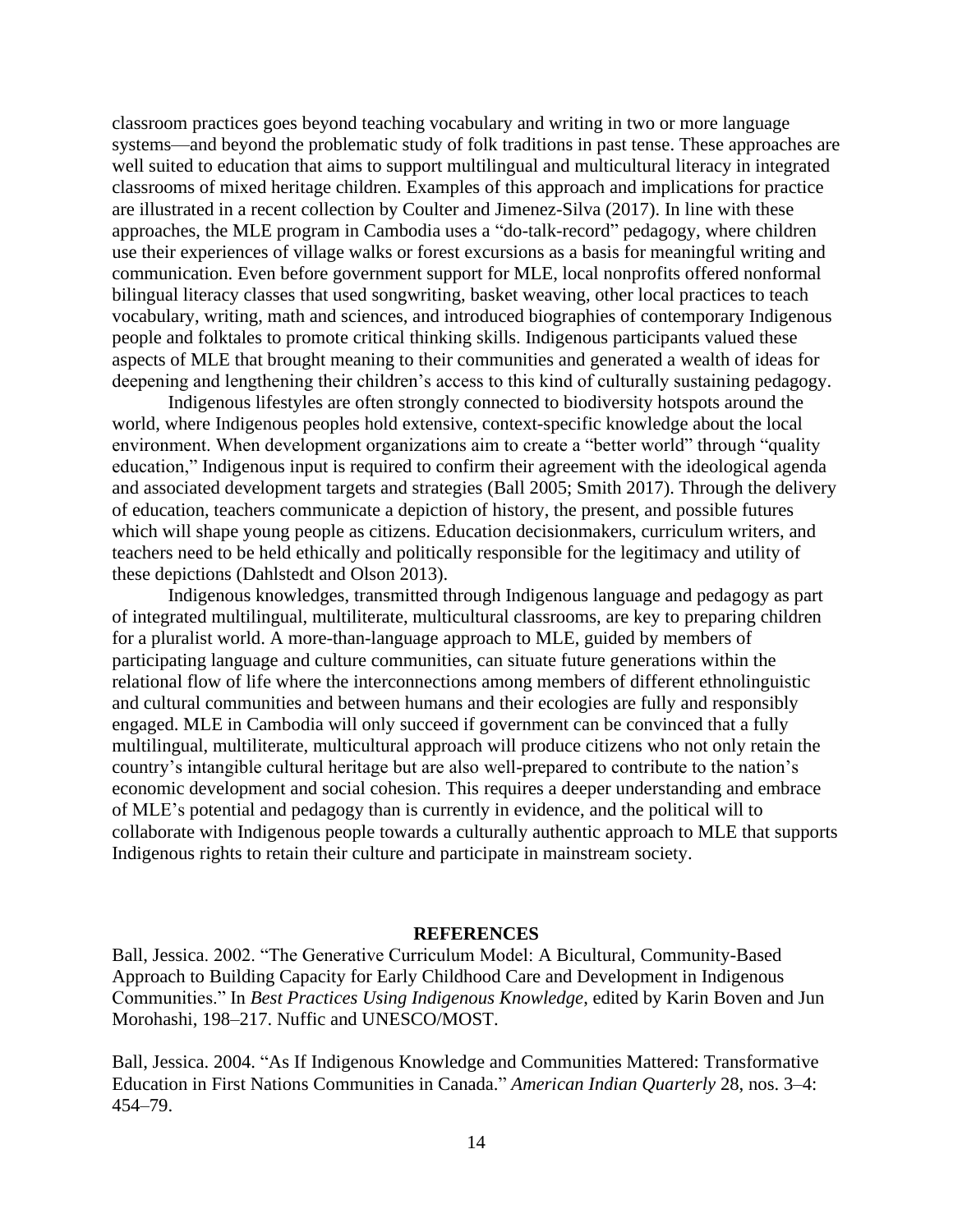Ball, Jessica. 2005. "'Nothing About Us Without Us': Restorative Research Partnerships Involving Indigenous Children and Communities." In *Ethical Research with Children*, edited by Ann Farrell, 81-95. Open University Press/McGraw Hill Education.

Ball, Jessica. 2011. *Educational Equity for Children from Diverse Language Backgrounds: Mother Tongue-Based Bilingual or Multilingual Education in the Early Years: Summary*. UNESCO.

Ball, Jessica and Smith, Mariam. 2019. *Independent Evaluation of Cambodia's Multilingual Education National Action Plan.* UNICEF. [https://www.unicef.org/cambodia/reports/evaluation](https://www.unicef.org/cambodia/reports/evaluation-multilingual-education-national-action-plan-cambodia)[multilingual-education-national-action-plan-cambodia.](https://www.unicef.org/cambodia/reports/evaluation-multilingual-education-national-action-plan-cambodia)

Battiste, Marie. 2013. *Decolonizing Education: Nourishing the Learning Spirit*. Purich.

Chea, Phalla, and Ratana Pen. 2015. *Large-Scale Land Grabbing in Cambodia: Failure of International and National Policies to Secure the Indigenous Peoples' Rights to Access Land and Resources.* Paper presented at the 2015 World Bank Conference on Land and Poverty, Washington, DC, March 23–27. [https://www.oicrf.org/-/annual-world-bank-conference-on-land](https://www.oicrf.org/-/annual-world-bank-conference-on-land-and-poverty-2015)[and-poverty-2015.](https://www.oicrf.org/-/annual-world-bank-conference-on-land-and-poverty-2015)

Chilisa, Bagele. 2012. *Indigenous Research Methodologies*, 2 nd edn. SAGE.

Coleman, Hywel, ed. 2015. "Language and Social Cohesion: An Introduction and Lessons Learnt." In *Language and Social Cohesion in the Developing World*, edited by Hywel Coleman, 1–11. British Council and GIZ.

Coulter, Cathy, and Margarita Jimenez-Silva. 2017. "Culturally Sustaining and Revitalizing Pedagogies: Language, Culture, and Power." *Advances in Research on Teaching*, vol. 29. Emerald.

Cummins, Jim. 2000. *Language, Power, and Pedagogy: Bilingual Children in the Crossfire*. Multilingual Matters.

Cummins, Jim. 2009. "Fundamental Psycholinguistic and Sociological Principles Underlying Educational Success for Linguistic Minority Students." In *Multilingual Education for Social Justice: Globalising the Local*, edited by Ajit K. Mohanty, Minati Panda, Robert Phillipson, and Tove Skutnabb-Kangas, 21–35. Orient BlackSwan.

Dahlstedt, Magnus, and Maria Olson. 2013. *Utbildning, Demokrati, Medborgarskap [Education, Democracy, Citizenship*]. Gleerups Education.

Ethnologue. n.d. Cambodia. [https://www.ethnologue.com/country/KH.](https://www.ethnologue.com/country/KH)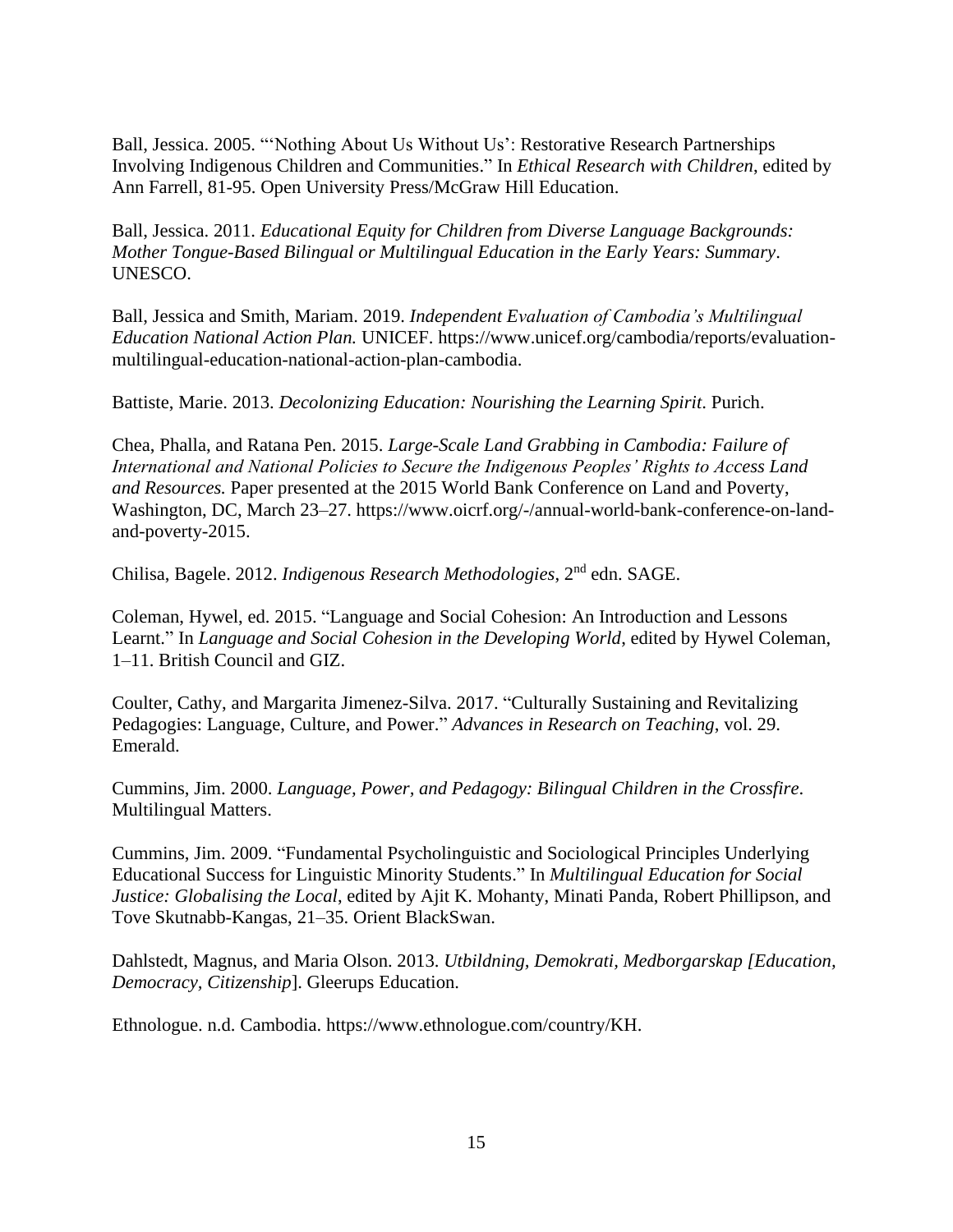Gutierrez, Kris D., Patricia Baquedano-López, and Carlos Tejeda. 1999. "Rethinking Diversity: Hybridity and Hybrid Language Practices in the Third Space." *Mind, Culture, and Activity* 5, no. 4: 286–303.

Hornberger, Nancy H. 1998. "Language Policy, Language Education, Language Rights: Indigenous, Immigrant, and International Perspectives." *Language in Society* 27: 439–58.

Ironside, Jeremy. 2008. "Development – In Whose Name? Cambodia's Economic Development and its Indigenous Communities – From Self-Reliance to Uncertainty*.*" *Proceedings of the Conference on Mainland Southeast Asia "At Its Margins: Minorities and Borderlines in Cambodia and Southeast Asia,"* 91–127. Center for Khmer Studies, Siem Reap, Cambodia.

Johnson, David C. 2013. *Language Policy: Research and Practice in Applied Linguistics.* Springer.

Kaplan, Robert B., and Richard B. Baldauf, Jr. 1997. *Language Planning from Practice to Theory.* Multilingual Matters.

Kosonen, Kimmo. 2013. "The Use of Non-Dominant Languages in Education in Cambodia, Thailand and Vietnam: Two Steps Forward, One Step Back." In *Language Issues in Comparative Education: Inclusive Teaching and Learning in Non-Dominant Languages and Cultures*, edited by Carol Benson and Kimmo Kosonen, 39–58. Sense.

Ladson-Billings, Gloria. 1995. "Toward a Theory of Culturally Relevant Pedagogy." *American Educational Research Journal* 32, no. 3: 465–91.

Lee, Tiffany S., and Teresa L. McCarty. 2015. "Bilingual-Multilingual Education and Indigenous Peoples." In *The Handbook of Bilingual and Multilingual Education*, edited by Wayne E. Wright, Sovicheth Boun, and Ofella Garcia, 409–27. Wiley.

McCarty, Teresa L., and Tiffany S. Lee. 2014. "Critical Culturally Sustaining/Revitalizing Pedagogy and Indigenous Education Sovereignty." *Harvard Educational Review* 84, no. 1: 101– 23.

Minority Rights Group International. 2009. *Education Special: State of the World's Minorities and Indigenous Peoples*. [http://www.minorityrights.org/7948/state-of-the-worlds](http://www.minorityrights.org/7948/state-of-the-worlds-minorities/state-of-the-worlds-minorities-and-indigenous-peoples-2009.html)[minorities/state-of-the-worlds-minorities-and-indigenous-peoples-2009.html.](http://www.minorityrights.org/7948/state-of-the-worlds-minorities/state-of-the-worlds-minorities-and-indigenous-peoples-2009.html)

Moll, Luis C. , and Norma E. Gonzalez. 1994. "Lessons from Research with Language-Minority Children." *Journal of Literacy Research* 26, no. 4: 439–56.

Paris, Django. 2012. "Culturally Sustaining Pedagogy: A Needed Change in Stance, Terminology, and Practice." *Educational Researcher* 41, no. 93: 93–97.

Ruiz, Richard. 1984. "Orientations in Language Planning." *Journal of the National Association for Bilingual Education* 8, no. 2: 15–34.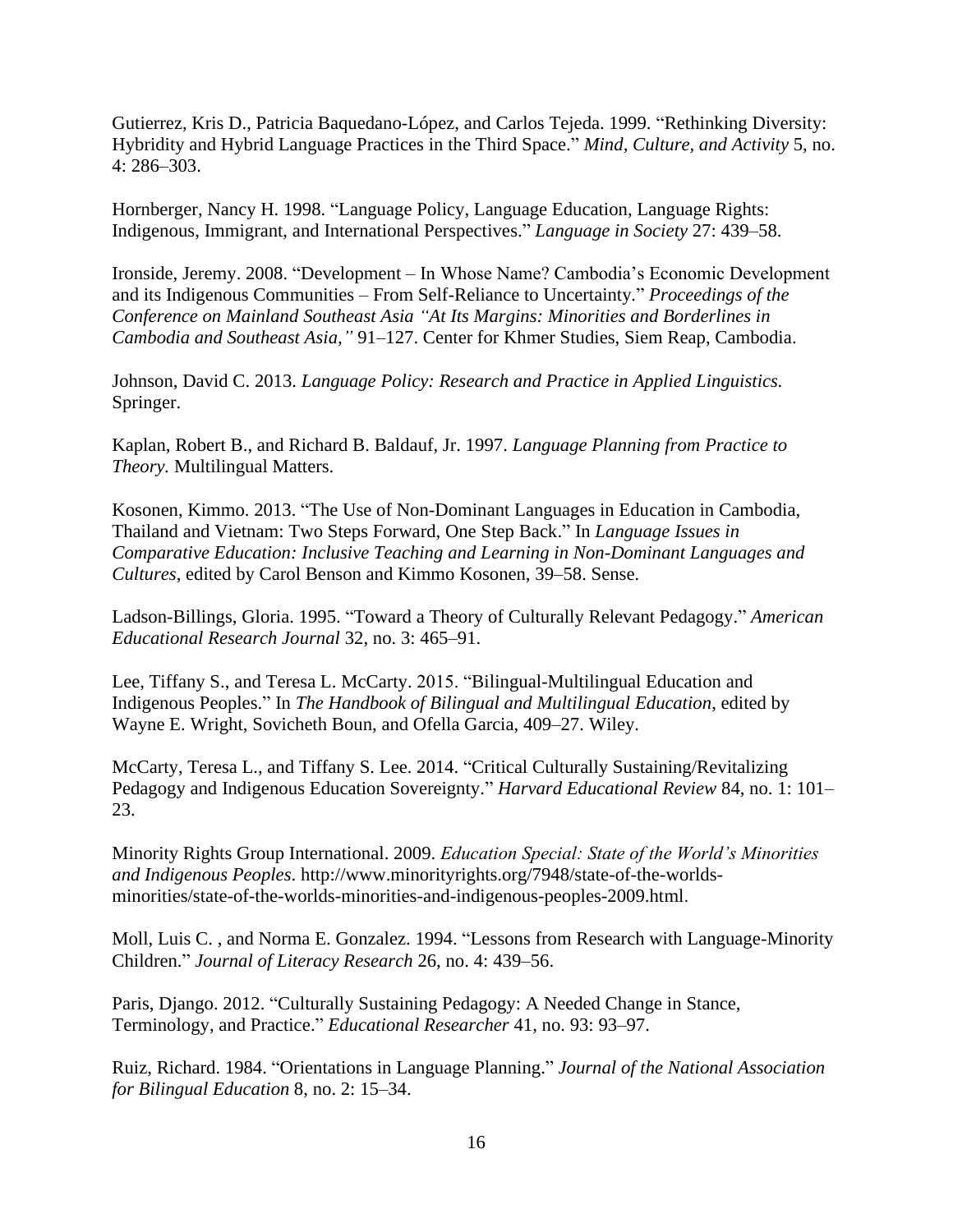Smith, Mariam and Ball, Jessica. 2020. "Focusing on Actors in Context-Specific, Data-Informed Theories of Change to Increase Inclusion in Quality Basic Education Reforms." *Global Education Review* 7, no. 1: 20–40.

Shutt, Cathy. 2016. "Towards an Alternative Development Management Paradigm." Report 2016:07 to EBA [Expertgruppen for bistandsanalys]. [http://eba.se/wwp](http://eba.se/wwp-conent/uploads/2016/09/Rapport2016_07_webb.pdf)[conent/uploads/2016/09/Rapport2016\\_07\\_webb.pdf](http://eba.se/wwp-conent/uploads/2016/09/Rapport2016_07_webb.pdf)

Skutnabb-Kangas, Tove. 2012. *Linguistic Genocide in Education—Or Worldwide Diversity and Human Rights?* Lawrence Erlbaum.

Smith, Mariam. 2017. "Whose Story? Exploring Communicative Practices among International Development Organizations Using Learning Approaches Designed for Complex Situations." Master's thesis, Skövde University, Skövde, Sweden. <http://his.diva-portal.org/smash/get/> [diva2:1117376/FULLTEXT01.pdf.](http://his.diva-portal.org/smash/get/)

Spolsky, Bernard, and Francis M. Hult. 2010. *The Handbook of Educational Linguistics*. Wiley-Blackwell.

UNESCO. 2016. *MTB MLE Resource Kit—Including the Excluded: Promoting Multilingual Education.* [https://bangkok.unesco.org/content/mtb-mle-resource-kit-including-excluded](https://bangkok.unesco.org/content/mtb-mle-resource-kit-including-excluded-promoting-multilingual-education)[promoting-multilingual-education.](https://bangkok.unesco.org/content/mtb-mle-resource-kit-including-excluded-promoting-multilingual-education)

UNESCO Institute for Statistics (UIS). 2019. *New Methodology Shows that 258 Million Children, Adolescents and Youth Are Out of School.* Fact sheet no. 56, September (UIS/2019/ED/FS/56). [http://uis.unesco.org/sites/default/files/documents/new-methodology](http://uis.unesco.org/sites/default/files/documents/new-methodology-shows-258-million-children-adolescents-and-youth-are-out-school.pdf)[shows-258-million-children-adolescents-and-youth-are-out-school.pdf.](http://uis.unesco.org/sites/default/files/documents/new-methodology-shows-258-million-children-adolescents-and-youth-are-out-school.pdf)

UNICEF. 2014. "Indigenous Children Left Behind in Their Countries' Progress." UNICEF Press Centre, August 14. [https://www.unicef.org/media/media\\_74728.html.](https://www.unicef.org/media/media_74728.html)

United Nations, Department of Economic and Social Affairs (UNDESA). n.d. Indigenous Peoples: Education. [https://www.un.org/development/desa/indigenouspeoples/mandated](https://www.un.org/development/desa/indigenouspeoples/mandated-areas1/education.html)[areas1/education.html.](https://www.un.org/development/desa/indigenouspeoples/mandated-areas1/education.html)

United Nations, Department of Economic and Social Affairs (UNDESA) Population Division. 2017. *World Population Prospects: The 2017 Revision, Key Findings and Advance Table.*  Working Paper 248.

Wong, Kevin M., and Carol Benson. 2019. "Language as Gatekeeper for Equitable Education: Multilingual Education in Cambodia." In *Education, Ethnicity and Equity in the Multilingual Asian Context*, edited by Jan Gube and Fang Gao, 69–86. Springer Singapore.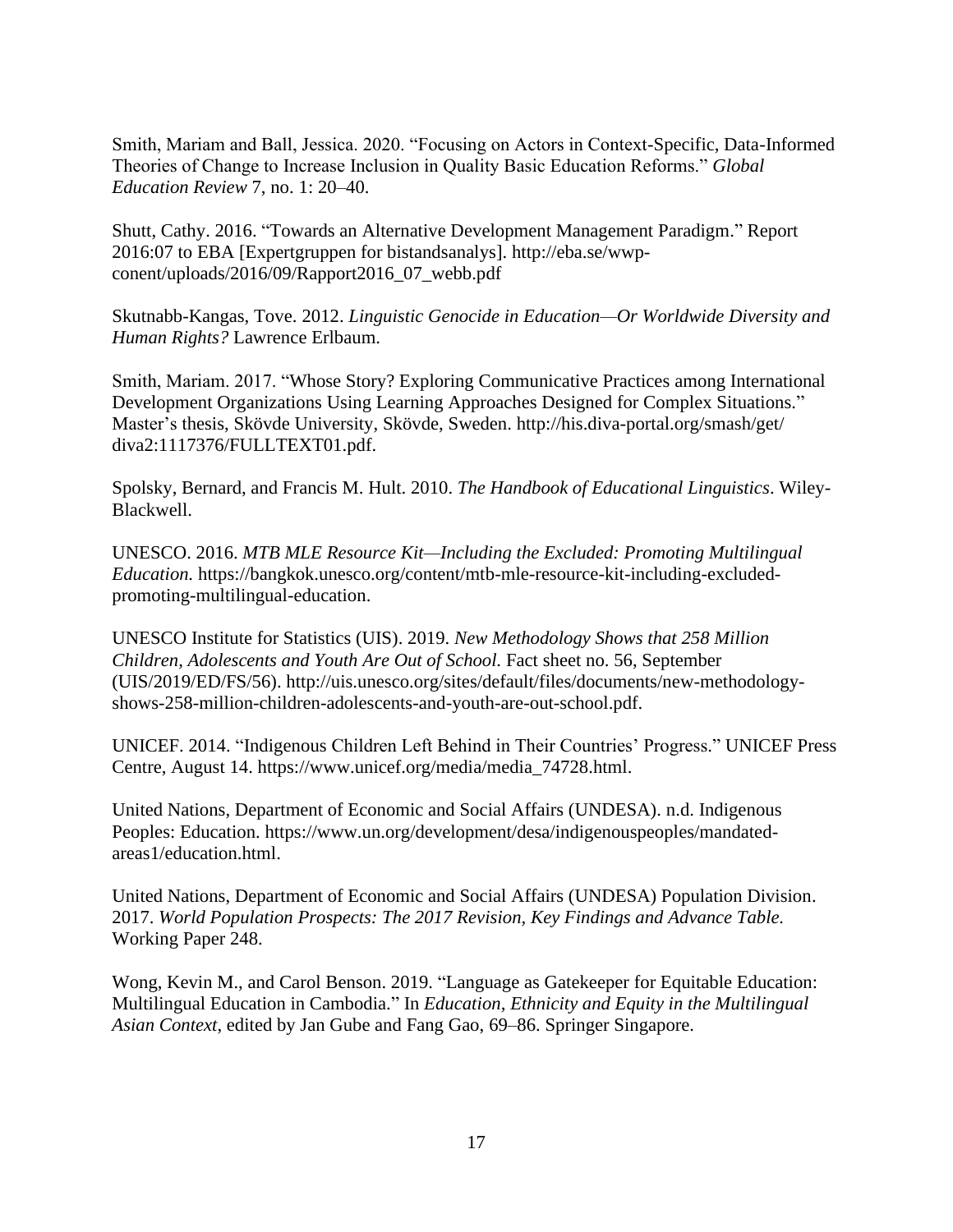Wright, Wayne E., and Sovicheth Boun. 2015. "Striving for Education for All through Bilingual Education in Cambodia." In *The Handbook of Bilingual and Multilingual Education*, edited by Wayne E. Wright, Sovicheth Boun, and Ofella Garcia, 515–28. Wiley.

Zavala, Miguel. 2013. "What Do We Mean by Decolonizing Research Strategies? Lessons from Decolonizing, Indigenous Research Projects in New Zealand and Latin America." *Decolonization: Indigeneity, Education, and Society* 2, no. 1: 55–71.